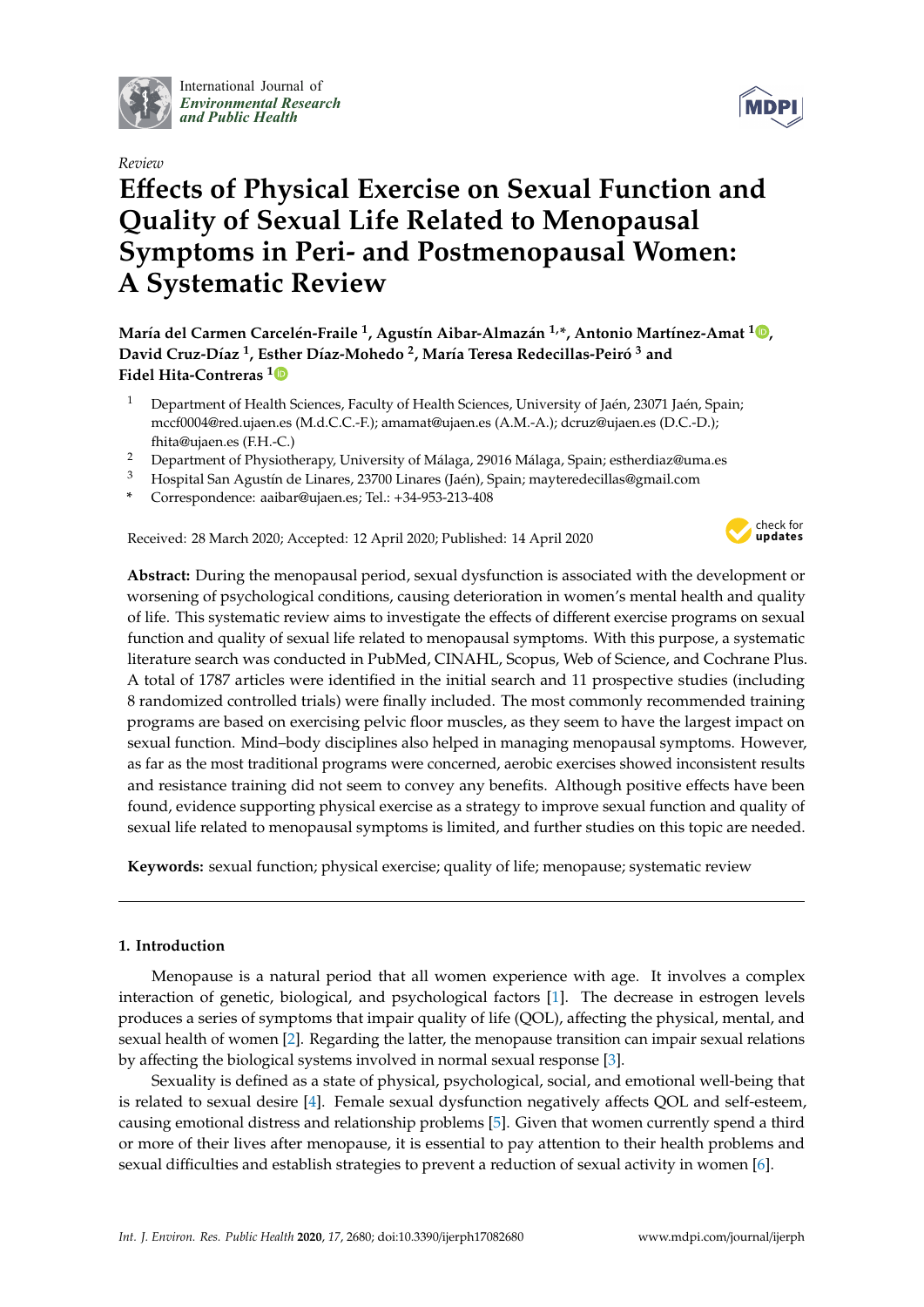A sedentary lifestyle is associated with numerous adverse health outcomes such as cardiovascular disease [\[7](#page-13-6)[,8\]](#page-13-7) and mortality. In postmenopausal women, physical inactivity has been shown to exacerbate a variety of health problems, including but not limited to those linked to menopause [\[9\]](#page-13-8). Physical exercise is one of the most widely recognized non-pharmacological interventions and its benefits on physical and mental health have been reported in older adults [\[10,](#page-13-9)[11\]](#page-13-10) as well as in postmenopausal women [\[9,](#page-13-8)[12\]](#page-13-11). However, little attention has been paid in the literature to the possible links between physical exercise and sexual function. The practice of physical exercise can be a key factor in preventing women's sexual problems [\[13\]](#page-13-12), given that many of the physiological mechanisms involved in exercise also play a part in female sexual function [\[14\]](#page-13-13). To our knowledge, a few systematic reviews studying the effects of physical exercise on female sexual function have been published, but only pelvic floor muscle (PFM) exercises were analyzed, and they were not conducted in postmenopausal women [\[15–](#page-13-14)[17\]](#page-13-15). The purpose of this systematic review is to provide an analysis of published data concerning the effects of physical exercise on the sexual function of peri- and postmenopausal women, and to analyze the degree to which quality of sexual life is related to menopausal symptoms.

#### **2. Materials and Methods**

The bibliographic search, data extraction, and systematic review were carried out following the PRISMA 2009 guidelines [\[18\]](#page-13-16).

#### *2.1. Eligibility Criteria*

Prospective studies that investigate the effects of a physical exercise intervention (at least one group of the study should have carried out a physical exercise intervention program) on sexual function, and the quality of sexual life related to menopausal symptoms in peri- and postmenopausal women were eligible. The search was limited to English language publications and to studies with human participants.

#### *2.2. Information Sources and Search Strategy*

A systematic literature search was conducted in the PubMed, CINAHL, Scopus, Web of Science, and Cochrane Plus databases without limiting the publication date. We searched (in the title and abstract fields) for the free terms "sexuality" OR "sexual function" OR "sexual activity" OR "sexual health" AND "physical exercise" OR "exercise" OR "training" OR "physical activity" AND "menopaus \*" OR "perimenopaus \*" OR "postmenopaus \*". An iterative process was used to ensure that all relevant articles were obtained. The search was conducted from January 10, 2020 to March 10, 2020.

#### *2.3. Study Selection and Data Extraction*

First, duplicate articles and those for which a summary was not available were discarded. Titles and abstracts were screened to exclude items that did not meet the eligibility criteria described above. Finally, full-text articles were examined to verify whether they met the inclusion criteria. A selection was carried out independently by two of the authors (A.A.A., M.C.F.). Discrepancies were solved by consensus with a third author (F.H.C.). Data extracted included: authors; year of publication; location; population (sample size, age, and distribution of groups); study design, outcomes, and measuring tools of the studies; description of intervention procedures; measurement time points; dropout rates; adverse effects; and main findings.

## *2.4. Outcomes*

The primary outcomes of this study were sexual function and quality of sexual life related to menopausal symptoms. Secondary outcomes included the impact of menopausal symptoms on QOL, general and condition-specific health-related QOL, and symptoms of depression and anxiety.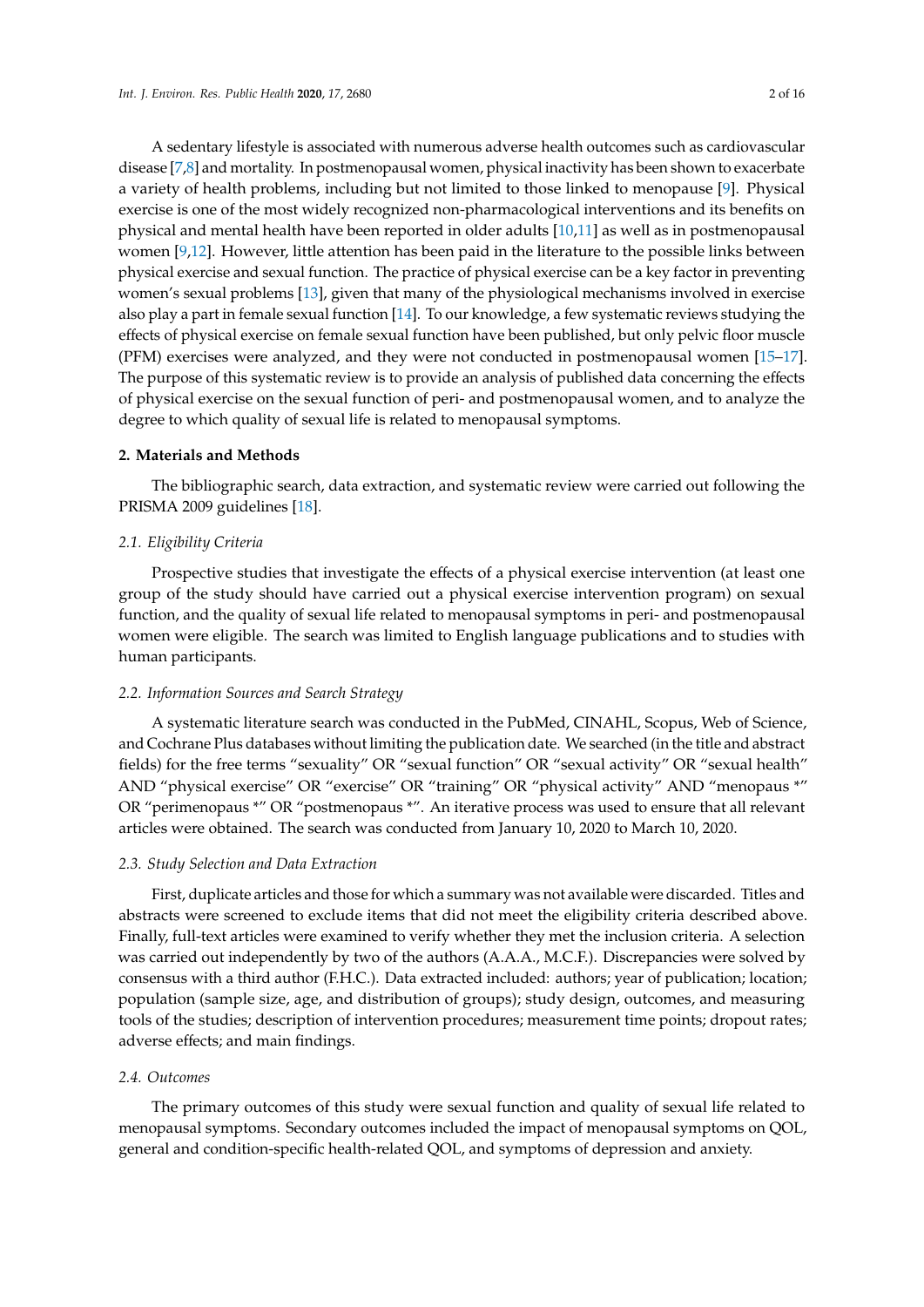#### *2.5. Study Quality*  $T \approx 1.8$ ,  $W$  $2.3.$  Statisfy  $\mathcal{Q}$  and  $\mathcal{Q}$

Two independent authors (A.M.A., E.D.M.) assessed the risk of bias of the studies selected by using the Cochrane Collaboration Risk-of-Bias tool [19]. It consists of seven items classified as either low risk, uncertain risk (when no specific details or description was reported), or high risk (not meeting the criteria). Any disagreements were resolved by consensus or by consulting with a third author (M.R.P.).

# **3. Results** *3.1. Inclusion of Studies*

# 3.1. Inclusion of Studies

Out of the 1787 articles identified in the initial search, 11 publications were finally included in this systematic review. The flowchart of the study selection based on the PRISMA [\[18\]](#page-13-16) statement is presented in Figure [1.](#page-2-0) this systematic review. The flowchart of the study selection based on the PRISMA [18] statement is  $\frac{1}{2}$  Out of the 1.

<span id="page-2-0"></span>

**Figure 1.** PRISMA flowchart showing the inclusion and exclusion of studies in this systematic review.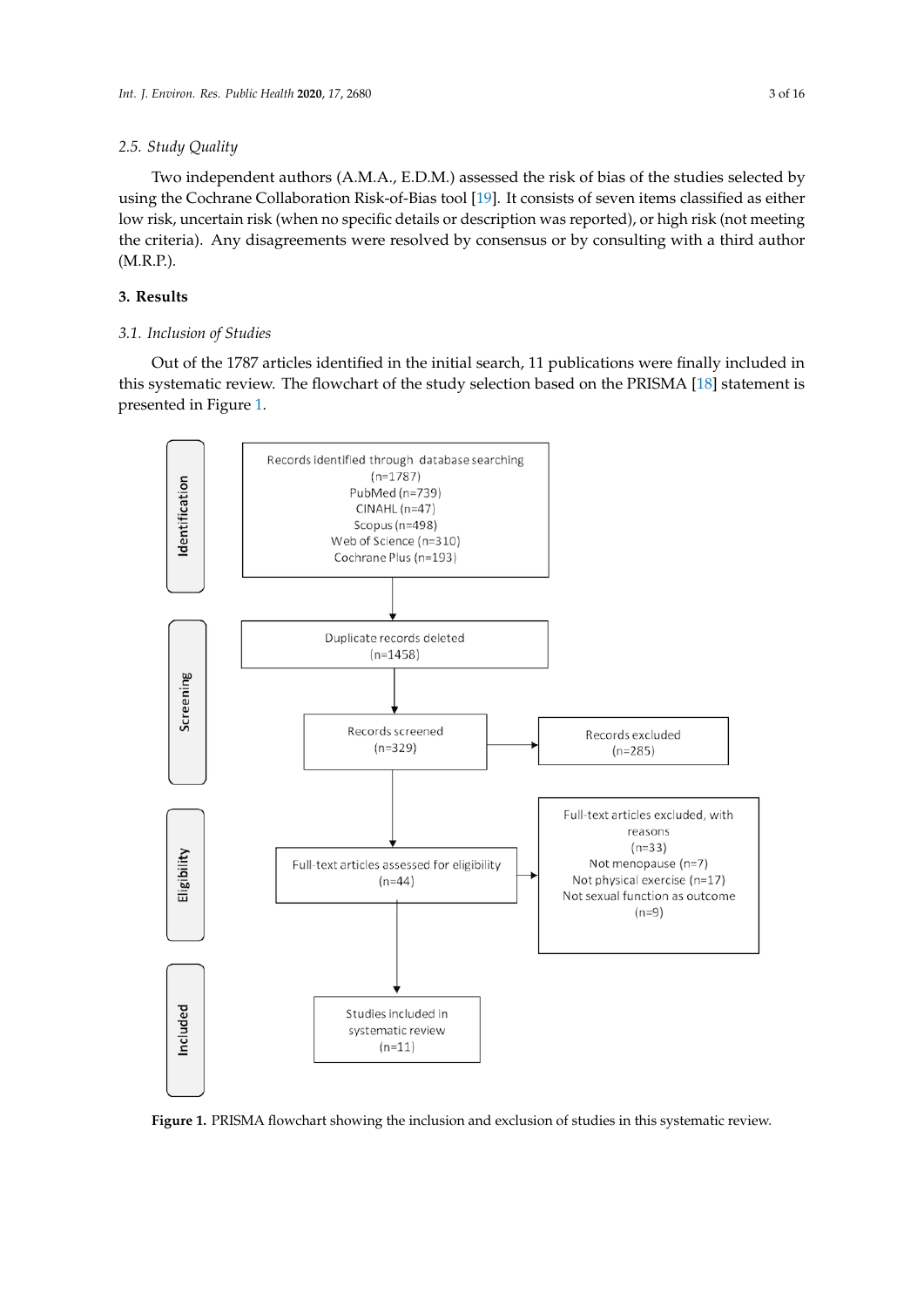#### *3.2. Quality of Studies*

The risk of bias assessment is shown in Table [1.](#page-3-0) Out of the eight randomized controlled trials (RCTs) included in this systematic review [\[20–](#page-14-0)[27\]](#page-14-1), only six articles [\[20](#page-14-0)[–25\]](#page-14-2) described the exclusions and losses to follow-up.

<span id="page-3-0"></span>

| <b>Articles</b>         | Random<br>Sequence<br>Generation<br>(Selection<br>Bias) | Allocation<br>Concealment<br>(Selection<br>Bias) | Blinding of<br>Participants<br>and Personnel<br>(Performance<br>Bias) | Blinding of<br>Outcome<br>Assessment<br>(Detection<br>Bias) | Incomplete<br>Outcome<br>Data<br>(Attrition<br>Bias) | Selective<br>Reporting<br>(Reporting)<br>Bias) | Other<br><b>Bias</b> |
|-------------------------|---------------------------------------------------------|--------------------------------------------------|-----------------------------------------------------------------------|-------------------------------------------------------------|------------------------------------------------------|------------------------------------------------|----------------------|
| Schvartzman et al. [25] | L                                                       |                                                  | H                                                                     | H                                                           |                                                      | п.                                             |                      |
| Nazarpour et al. [20]   |                                                         |                                                  | H                                                                     |                                                             |                                                      | H                                              |                      |
| Nazarpour et al. [21]   | Ι.                                                      |                                                  | H                                                                     | U                                                           |                                                      | H                                              |                      |
| Panman et al. [26]      |                                                         |                                                  | H                                                                     |                                                             |                                                      | п.                                             |                      |
| Zhang et al. [23]       |                                                         |                                                  | H                                                                     |                                                             | H                                                    |                                                |                      |
| Reed et al. [24]        |                                                         |                                                  | H                                                                     | U                                                           |                                                      |                                                |                      |
| Ngowsiri et al. [22]    |                                                         |                                                  | H                                                                     | U                                                           |                                                      |                                                |                      |
| Duijts et al. [27]      |                                                         |                                                  | H                                                                     |                                                             |                                                      |                                                |                      |

**Table 1.** Assessment of risk of bias for the clinical trials included.

L: Low Risk. H: High Risk. U: Unclear.

#### *3.3. Characteristics of Studies and Participants*

The findings and full descriptive details of the studies included in this review are presented in Table [A1](#page-12-0) (see Appendix [A\)](#page-8-0). With a total number of eleven articles under analysis, five out of the eight RCTs were two-armed trials [\[20,](#page-14-0)[22,](#page-14-7)[23,](#page-14-5)[26\]](#page-14-4), two were three-armed [\[21,](#page-14-3)[24\]](#page-14-6) and one had four arms [\[27\]](#page-14-1). Four RCTs were conducted in Asia (two in Iran, one in China, and one in Thailand) [\[20–](#page-14-0)[23\]](#page-14-5), four in America (two in the USA, two in Brazil, and one in Canada) [\[24](#page-14-6)[,25,](#page-14-2)[28](#page-14-8)[–30\]](#page-14-9) and two in Europe (both in the Netherlands) [\[25,](#page-14-2)[27\]](#page-14-1). A total of 1548 women were selected for participation in the 11 studies included in this systematic review. Mean age, broken down into groups, is displayed in Table [A1](#page-12-0) (see Appendix [A\)](#page-8-0). All studies involved healthy women except four cases in which subjects suffered from primary breast cancer and treatment-induced menopause [\[27\]](#page-14-1); genitourinary syndrome of menopause and stress or mixed urinary incontinence [\[30\]](#page-14-9); pelvic organ prolapse [\[26\]](#page-14-4); and dyspareunia [\[25\]](#page-14-2). Pelvic floor muscle (PFM) exercises, either alone [\[20](#page-14-0)[,21](#page-14-3)[,25\]](#page-14-2) or combined with resistance exercises [\[28\]](#page-14-8) or physiotherapy treatment [\[25](#page-14-2)[,30\]](#page-14-9) were the most widely used type of activity. Other studies employed aerobic exercises alone [\[23,](#page-14-5)[24\]](#page-14-6) or together with resistance exercises [\[29\]](#page-14-10) or cognitive-behavioral treatment including relaxation exercises. The latter were also employed as an individual intervention [\[27\]](#page-14-1). Two articles involved mind–body interventions such as yoga [\[24\]](#page-14-6) and Rusie Dutton [\[22\]](#page-14-7), and one performed on women with pelvic organ prolapse employed a silicone pessary [\[25\]](#page-14-2). The duration of the interventions was 12 weeks except for those authored by Ngowsiri et al. [\[22\]](#page-14-7) (13 weeks), Mastrangelo et al. [\[29\]](#page-14-10) (8 weeks), Panman et al. [\[26\]](#page-14-4), whose studies on women with pelvic organ prolapse reached 24 months, and Schvartzman et al. [\[25\]](#page-14-2), who did not describe the exact duration of the intervention (simply reporting five one-hour sessions). The dropout rate was 20.99% (325/1548 participants). Only one of the articles reported adverse effects [\[26\]](#page-14-4) regarding pelvic floor muscle training (PFMT), while the rest did not provide any statement regarding adverse effects.

#### *3.4. Outcomes*

Sexual function was assessed by: the Female Sexual Function Index (FSFI), the Sexual Quotient-Female Test, the Sexual Activity Questionnaire, and a binary question (yes/no) regarding improvement in sexual function. In women with pelvic organ prolapse, the Pelvic Organ Prolapse/ Incontinence Sexual Function Questionnaire-12 was used. In addition, the International Consultation on Incontinence Questionnaire-Female Lower Urinary Tract Symptoms sex, the International Consultation on Incontinence Questionnaire Vaginal Symptoms (ICIQ-VS) sexual matters subscale, and the Atrophy Symptom Questionnaire (ASQ) sexual function index were employed in women with genitourinary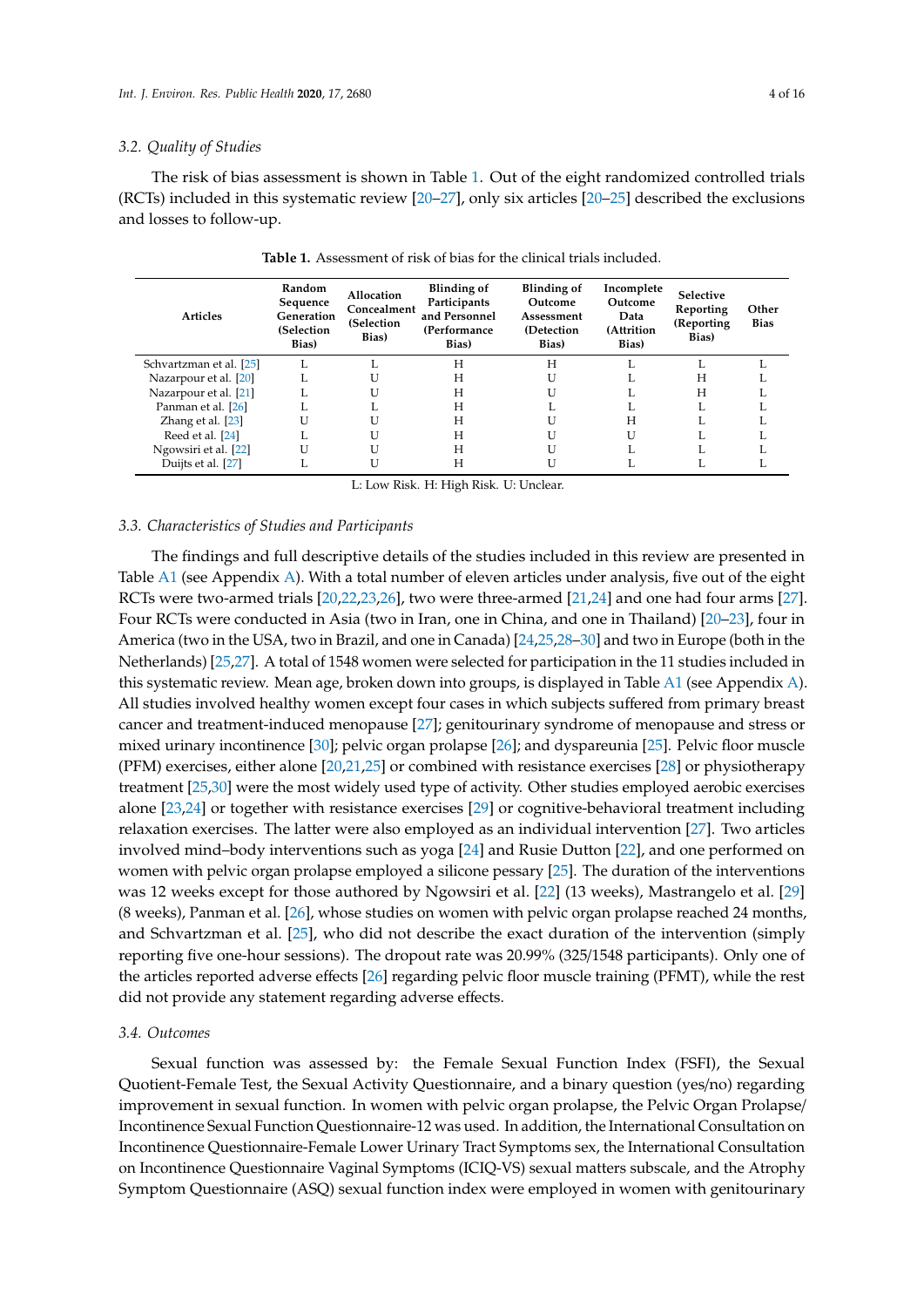syndrome of menopause and stress or mixed urinary incontinence. Quality of sexual life related to menopausal symptoms was evaluated through the sexual domain of the Menopause-Specific Quality of Life Questionnaire (MENQOL), one item of the modified Kupperman Index (KI), the Hot Flush Rating Scale (HFRS), and the sexuality subscale of the Cervantes questionnaire.

To evaluate the impact of menopausal symptoms on QOL, the following questionnaires were used: KI, MENQOL, HFRS, and the Hot Flash-Related Daily Interference Scale. For generic QOL, The Medical Outcomes Study Short Form Health Survey-12 (SF-12) and -36 (SF-36) were administered, while condition-specific QOL was assessed by the ASQ, the ICIQ-VS for genitourinary syndrome of menopause and stress or mixed urinary incontinence, and the Pelvic Floor Impact Questionnaire-7 for women with pelvic floor prolapse. Finally, anxiety and depression were evaluated by the Hospital Anxiety and Depression Scale.

Concerning the results of the primary outcomes of the present review, the articles under analysis reported a variety of different conclusions. Regarding sexual function, PFM exercises showed significant improvements compared to a control group in some domains of the FSFI such as arousal and orgasm [\[21\]](#page-14-3), as well as satisfaction. An improvement in sexual function was also reported. In women with genitourinary syndrome of menopause, there were significant improvements in several sexual function indicators after the combination of PFM physiotherapy treatment and home-based PFM exercises [\[30\]](#page-14-9). However, no significant improvement in sexual function was observed after resistance exercises combined with PFMT in healthy women [\[28\]](#page-14-8) and in women with symptomatic pelvic organ prolapse. Additionally, no improvements were observed after PFMT alone, and compared with silicon pessary treatment a significant difference was reported in favor of the latter [\[26\]](#page-14-4). Finally, Schvartzman et al. [\[25\]](#page-14-2) reported that five sessions of PFMT combined with thermotherapy for the relaxation of pelvic floor muscles and myofascial release of PMF trigger points were effective in improving both sexual function and quality of sexual life related to menopausal symptoms.

As for aerobic exercises, Zhang et al. [\[23\]](#page-14-5) reported improvements in quality of sexual life related to menopausal symptoms after aerobic activity compared to a control group that carried out their activities as usual, but Mastrangelo et al. [\[29\]](#page-14-10) could not find significant benefits after aerobic and resistance exercises. Yet another study showed improvements after a yoga intervention but not after moderate-intensity aerobic exercises (both with omega-3 supplements) [\[24\]](#page-14-6). That same study failed to find significant results regarding sexual function, but a different study involving women with primary breast cancer reported significant benefits in sexual function after 12 weeks of an individually tailored, home-based, aerobic exercise program and after a cognitive-behavioral treatment with relaxation exercises. However, after six months only the latter group retained their improvements [\[27\]](#page-14-1). Finally, regarding the primary outcomes of this review, Ngowsiri et al. [\[22\]](#page-14-7) found improvements in the sexual domain of the MENQOL after 13 weeks of Rusie Dutton exercises, a traditional mind–body exercise which originated in Thailand.

With regard to the secondary outcomes, six articles studied the impact of menopausal symptoms on QOL [\[22–](#page-14-7)[25](#page-14-2)[,27](#page-14-1)[,29\]](#page-14-10). Benefits were reported after an aerobic exercise program, which were significant in all the items of the modified KI and its total score [\[23\]](#page-14-5), while another two studies showed better scores in the physical domain of the MENQOL [\[24](#page-14-6)[,29\]](#page-14-10). The practice of Rusie Dutton showed benefits in the MENQOL physical, psychosocial, and vasomotor domains as well as in the total score [\[24\]](#page-14-6). Similarly, yoga seemed to improve the MENQOL vasomotor domain and total score compared to usual activity [\[22\]](#page-14-7). Significant increases in the total score and the women and health subscale of the Cervantes questionnaire were reported after PFMT combined with thermotherapy and myofascial release [\[25\]](#page-14-2). As for hot flushes and night sweats, results were inconsistent, as improvements (vs. usual activity) could be observed after a yoga intervention [\[24\]](#page-14-6) and after cognitive-behavioral treatment with relaxation exercises combined with aerobic exercises [\[27\]](#page-14-1) in women with breast cancer. However, no significant results were observed after an aerobic physical exercise program [\[23\]](#page-14-5). Three articles analyzed depression and anxiety, although only PFMT combined with resistance exercises [\[28\]](#page-14-8) seemed to decrease anxiety symptoms, whereas neither aerobic exercises alone or together with cognitive-behavioral treatment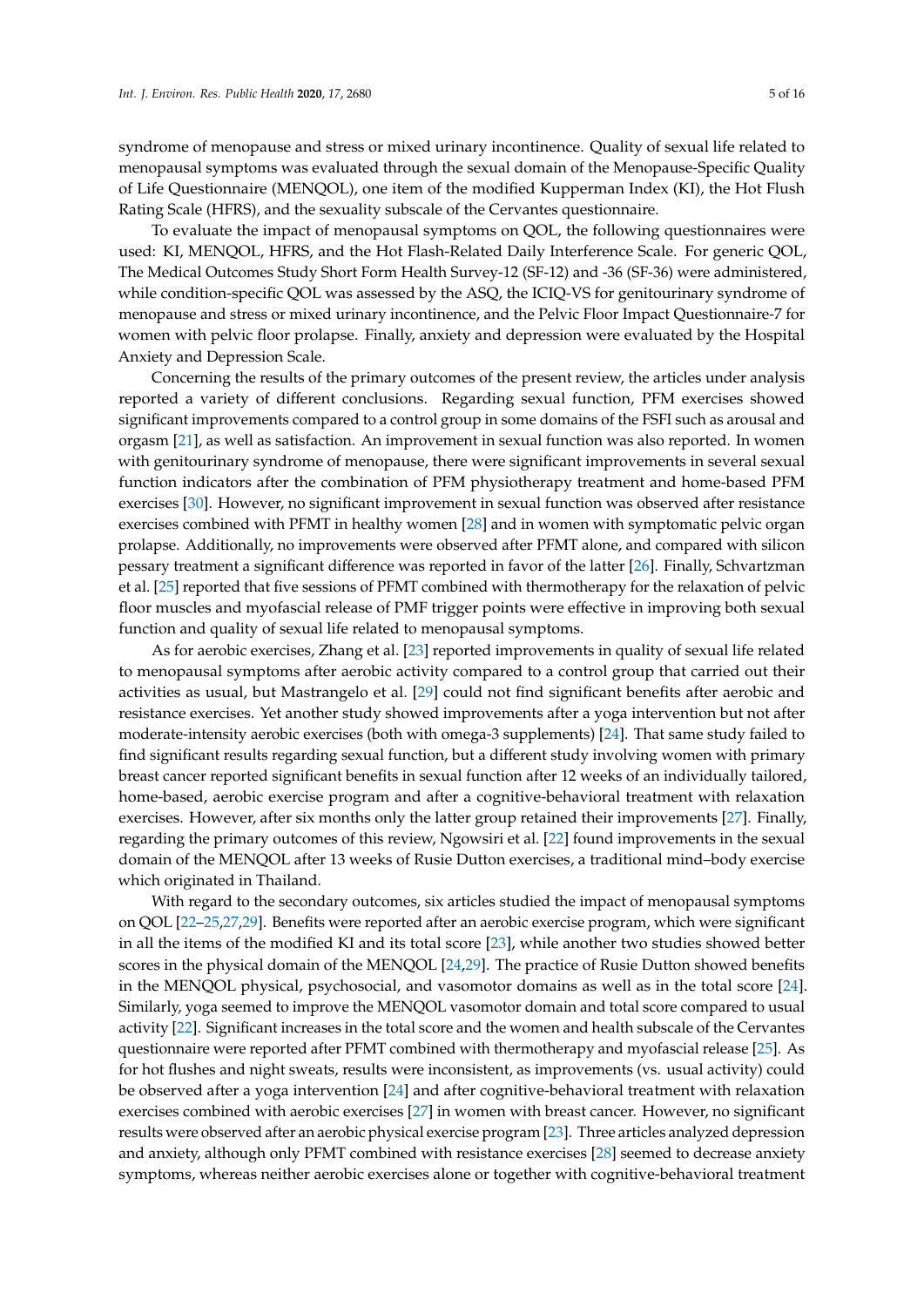with relaxation exercises produced any significant results [\[23,](#page-14-5)[27\]](#page-14-1). No effects were reported in any of these three articles regarding depression.

Lastly, with respect to generic and condition-specific QOL, better scores in the physical domain of the SF-12 were described in PFMT vs. pessary treatment, in a study involving women with symptomatic pelvic organ prolapse [\[26\]](#page-14-4). Duijts et al. [\[27\]](#page-14-1) used the SF-36 to asses generic QOL, and reported significant improvements in the physical functioning and mental health subscales, as well as in the mental health component score after cognitive-behavioral treatment with relaxation exercises. Additionally, they reported improvements in the vitality and role-emotional subscales when aerobic exercises were added to the previously mentioned treatment. Some of these benefits (role-emotional, mental health, and mental health component score) were maintained after six months, but only by subjects who underwent the combined strategy intervention. Lastly, Mercier et al. [\[30\]](#page-14-9), after a home-based PFM exercise program combined with a PFM physiotherapy treatment, reported improvements among women with genitourinary syndrome of menopause in the QOL subscale of the ICIQ-VS, as well as in the ASQ total score and in the items that recorded the impact of vaginal dryness and vulvo-vaginal irritation on activities of daily living.

## **4. Discussion**

The objective of the present systematic review was to determine the effects of physical exercise on sexual function in postmenopausal women and on menopause-related quality of sexual life. The results of the studies under analysis display a wide range of conclusions. PMF exercises were the most widely used (six articles), with significant improvements in sexual function being reported by four studies (including one that involved women with genitourinary syndrome and another carried out on women with dyspareunia). Concerning the quality of sexual life related to menopausal symptoms, mind–body exercises such as yoga or Rusie Dutton were reported to induce improvements, whereas aerobic and resistance exercise training showed contradictory results.

The loss of sexual desire related to menopause is a symptom with wide-ranging effects on all aspects of QOL. It has been shown that postmenopause is associated with altered perception of physical appearance and femininity, as well as with mood disturbances, which can in turn influence sexual function [\[31\]](#page-14-11). Menopause-related hormonal changes (especially the decrease in estrogen), together with aging, seem to be related to higher risk of sexual dysfunction [\[32,](#page-14-12)[33\]](#page-14-13). In addition, vaginal innervations appear to increase as estrogen decreases [\[34\]](#page-14-14), which may further condition sexual function. It has also been published that common cardiometabolic alterations could affect vascular function in the female genital tract, and that an association exists between cardiovascular risk factors and female sexual health in women [\[35\]](#page-14-15), although it is less conspicuous than for men.

A sedentary lifestyle is well known to be associated with adverse physical health outcomes, but also with worsened psychological health [\[36\]](#page-14-16) including diminished sexual activity and greater sexual problems. Conversely, promoting physical activity among older adults can improve sexual activity [\[13\]](#page-13-12). In our review, PFM training was the most commonly used set of exercises (in six studies, five of which were RCTs). In this regard, several systematic reviews have looked into the effects of such training programs on other populations, such as women during their pregnancy and postpartum. Hadizadeh-Talasaz et al. [\[17\]](#page-13-15), in a recent meta-analysis of clinical trials, reported improvements in sexual function and quality of life in postpartum, but also suggested that high-quality RCTs were needed regarding this topic. Furthermore, Sobhgol et al. [\[15\]](#page-13-14) concluded that despite the improvements in sexual function brought about by postnatal PFMT alone, there were a lack of studies on pregnant women and available data were limited regarding the postpartum. The domains of sexual function in which improvements were reported were sexual satisfaction, desire, arousal, and orgasm. In yet another systematic review carried out in 2015, women with pelvic floor dysfunction were shown to benefit from pelvic floor exercises, whether alone or combined with other exercises or therapies. Improvements were reported in at least one of the variables under study in relation to sexual function [\[16\]](#page-13-18). Both of these systematic reviews concluded that caution must be exercised in the interpretation of their results given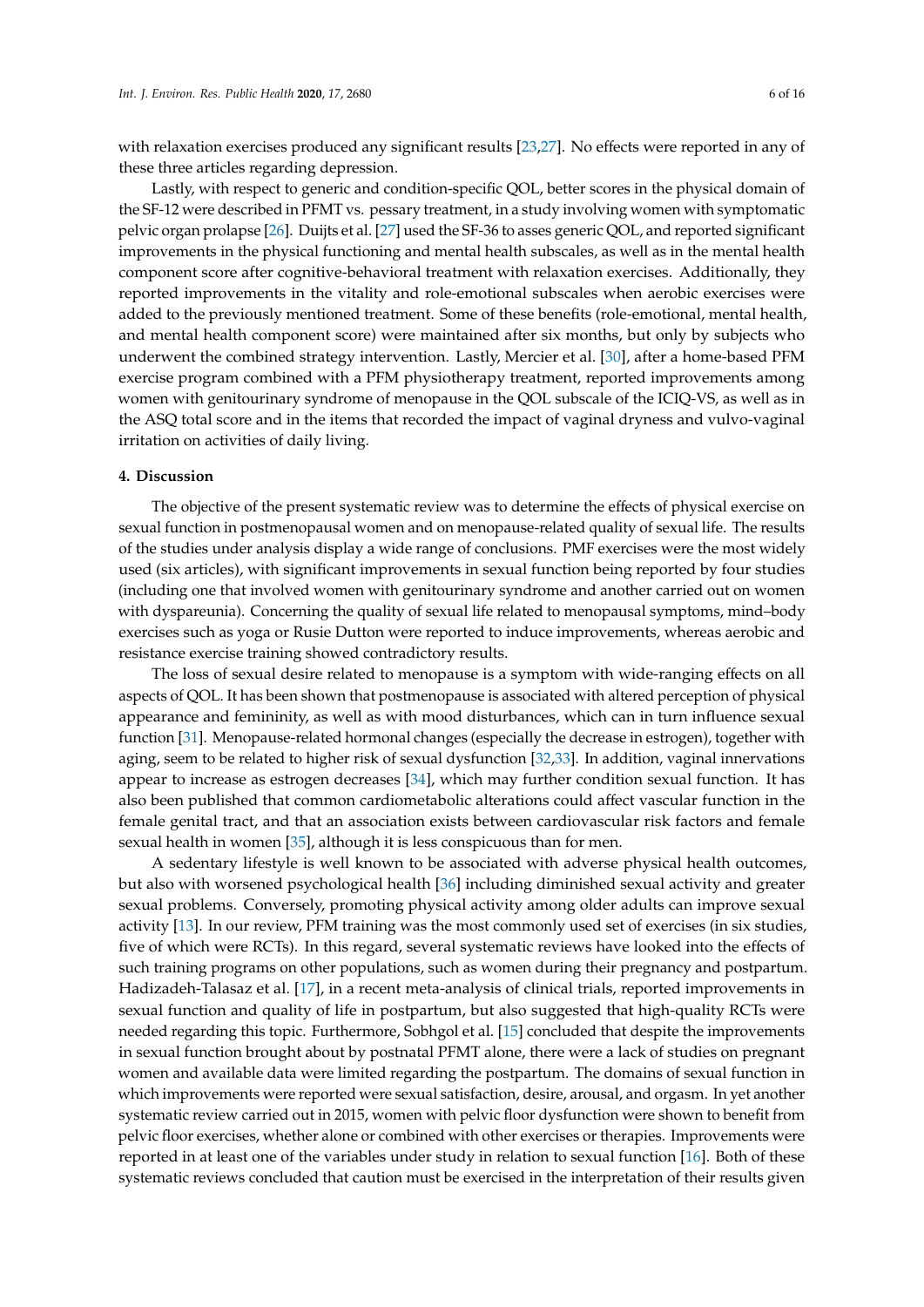the methodological limitations of studies dealing with this matter. The results of the studies included in our review indicate that four out of six interventions involving PFMT reported improvements in sexual function, two of those with PFM exercises alone [\[20](#page-14-0)[,21\]](#page-14-3) and involving healthy subjects, and the other two in combination with other treatments and performed on a population of women with genitourinary syndrome of menopause [\[30\]](#page-14-9) and dyspareunia [\[25\]](#page-14-2).

The literature provides ample evidence of the beneficial effects of physical exercise on hormones, such as oxytocin [\[37\]](#page-14-17), cortisol [\[38\]](#page-15-0), or estrogen [\[39\]](#page-15-1), which seem to affect sexual function and arousal in particular [\[40\]](#page-15-2). Similarly, exercise appears to activate the sympathetic nervous system, which is involved in both sexual arousal and orgasm [\[41\]](#page-15-3). As for traditional forms of exercise, it has been proven that physical resistance training and aerobic physical training are effective in improving sexual function in women with polycystic ovary syndrome [\[42,](#page-15-4)[43\]](#page-15-5). However, among the articles included in our review, aerobic training yielded inconsistent results. For Duijts et al. [\[27\]](#page-14-1) these exercises did not enhance sexual function, whereas for quality of sexual life related to menopausal symptoms Zhang et al. [\[23\]](#page-14-5) reported improvements and Reed et al. [\[24\]](#page-14-6) did not find significant results. Resistance training also failed to induce improvements in the main variables under consideration in our systematic review [\[28,](#page-14-8)[29\]](#page-14-10). However, women taking part in a yoga [\[24\]](#page-14-6) or Rusie Dutton [\[22\]](#page-14-7) program experienced improvements in their quality of sexual life related to menopausal symptoms, in agreement with reports involving exercise programs based on other mind–body disciplines such as Pilates, which has been shown to be effective in improving sexual function among healthy women [\[44\]](#page-15-6).

As for the secondary outcomes of this systematic review, the literature includes several publications looking into the effects of a variety of exercise programs on the quality of life of postmenopausal women. For instance, physical training has been described to greatly improve the cardiovascular autonomic nervous system with direct beneficial effects on QOL [\[45\]](#page-15-7), whereas training exercises have beneficial effects on bone, muscles, and adipose tissue, allowing for increased QOL [\[46\]](#page-15-8).

As far as menopause-specific QOL is concerned, both aerobic and resistance training, whether alone or together with nutritional supplements or educational initiatives, have been shown to improve climacteric symptoms in postmenopausal women [\[47,](#page-15-9)[48\]](#page-15-10). In addition, such exercises alone may positively affect the impact of menopausal symptoms on QOL, as well as on psychological health and depression [\[49\]](#page-15-11). In that regard, it has been reported that psychological factors such as anxiety and depression, which are highly prevalent during the female climacteric, negatively affect the sexual life of postmenopausal women [\[50\]](#page-15-12).

Among the findings of the studies included in our review the conclusions were similarly diverse. Concerning resistance training, no significant improvements were described in QoL in general or QoL associated with the symptoms of menopause, with the exception of physical appearance in a program in which resistance was combined with aerobic exercises [\[29\]](#page-14-10). On the other hand, Lara et al. [\[28\]](#page-14-8), in a program combining PFMT and resistance exercises, observed improvements in symptoms of anxiety, but not of depression. In a study dealing with the effects of aerobic exercises, Zhang et al. [\[23\]](#page-14-5) described benefits in the quality of sexual life related to menopausal symptoms, although other studies failed to find any benefit beyond the physical domains of QoL [\[24\]](#page-14-6). Duijts et al. [\[27\]](#page-14-1) found that the combination of aerobic activity with cognitive-behavioral treatment and relaxation exercises had beneficial effects on QoL in general, but did not observe significant improvements in depression and anxiety symptoms. Nevertheless, these results may reflect on the fact that participants in their study were women with breast cancer. Finally, women who underwent a program including mind–body exercises, whether yoga [\[24\]](#page-14-6) or Rusie Dutton [\[22\]](#page-14-7), experienced an improvement in their quality of sexual life related to menopausal symptoms.

This systematic review has some limitations. Most of the studies under analysis here did not go beyond the immediate effects of their interventions. In addition, the exercise programs they employed are highly heterogeneous, as are their methods for assessing sexual function. Future studies, and RCTs in particular, should look into the short-, middle-, and long-term effects of such programs in order to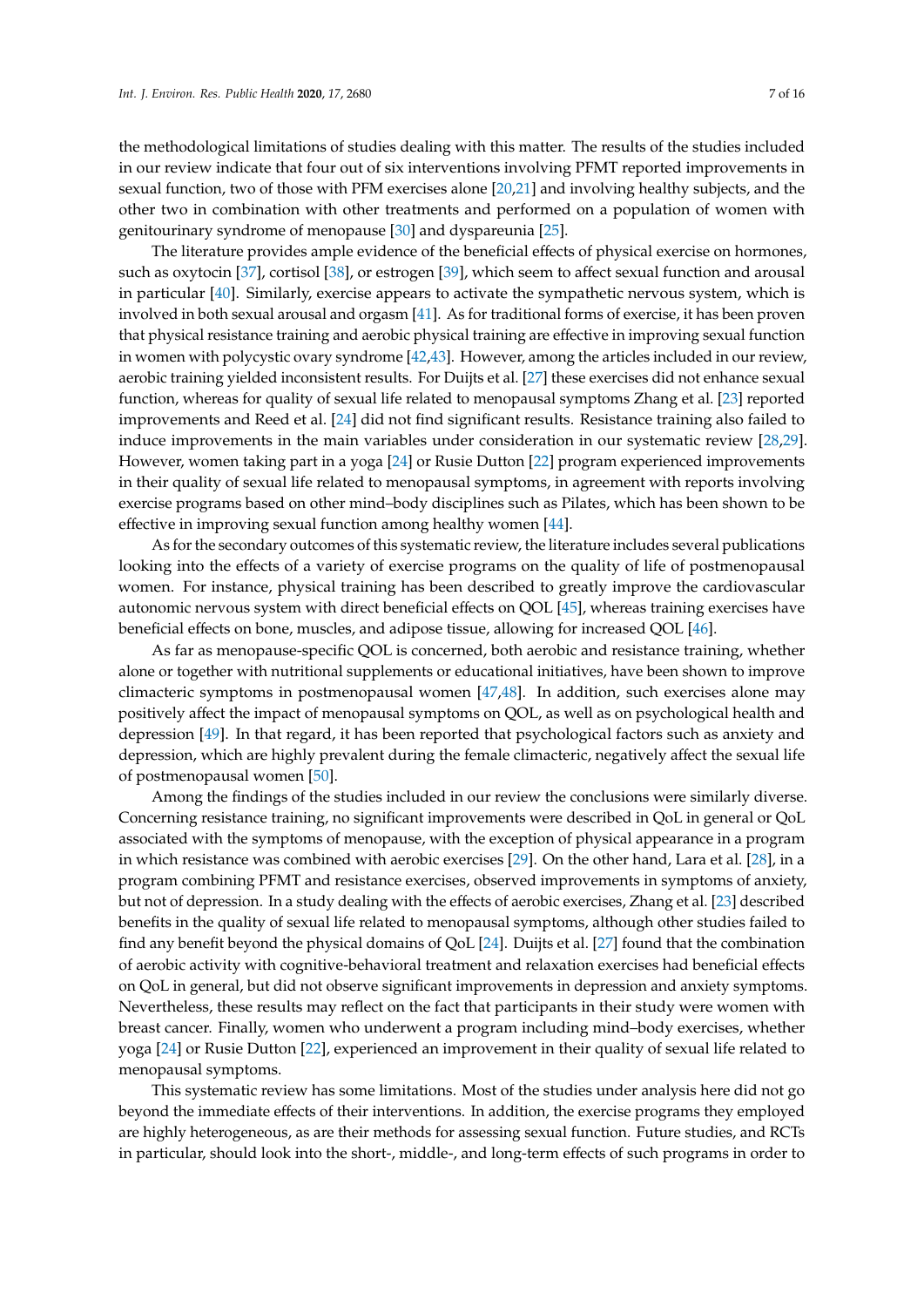produce a better understanding of the effectiveness of physical exercise in improving sexual function among peri- and postmenopausal women.

## **5. Conclusions**

After a systematic review of studies dealing with the effects of physical exercise programs on sexual function and quality of sexual life related to menopausal symptoms, the results do not allow for clear conclusions. On the one hand, pelvic floor muscles exercises are the most common type of exercise in these studies and the one that seems most beneficial for sexual function, similarly to how mind–body disciplines improve the impact of menopausal symptoms on the quality of sexual life. However, concerning the most traditional forms of exercise, aerobic training yielded inconsistent results and resistance training failed to produce any improvement. This disparity in results, together with the high degree of variability among the exercise programs and assessment methods employed, suggest that any conclusion must be drawn with great caution.

**Author Contributions:** Conceptualization: F.H.-C., M.d.C.C.-F. Methodology: A.A.-A., F.H.-C. Performing literature review and synthesis of literature: M.d.C.C.-F., A.A.-A. Quality assessment: E.D.-M., M.T.R.-P., A.M.-A. Writing – Original Draft Preparation: M.d.C.C.-F., A.A.-A., F.H.-C. Writing—reviewing and editing: A.M.-A., E.D.-M., M.T.R.-P., D.C.-D. Funding Acquisition: F.H.-C., A.M.-A. All authors have read and agreed to the published version of the manuscript.

**Funding:** This research was supported by the project 1260735, integrated into the 2014–2020 Operational Programme FEDER in Andalusia.

**Conflicts of Interest:** The authors declare no conflict of interest.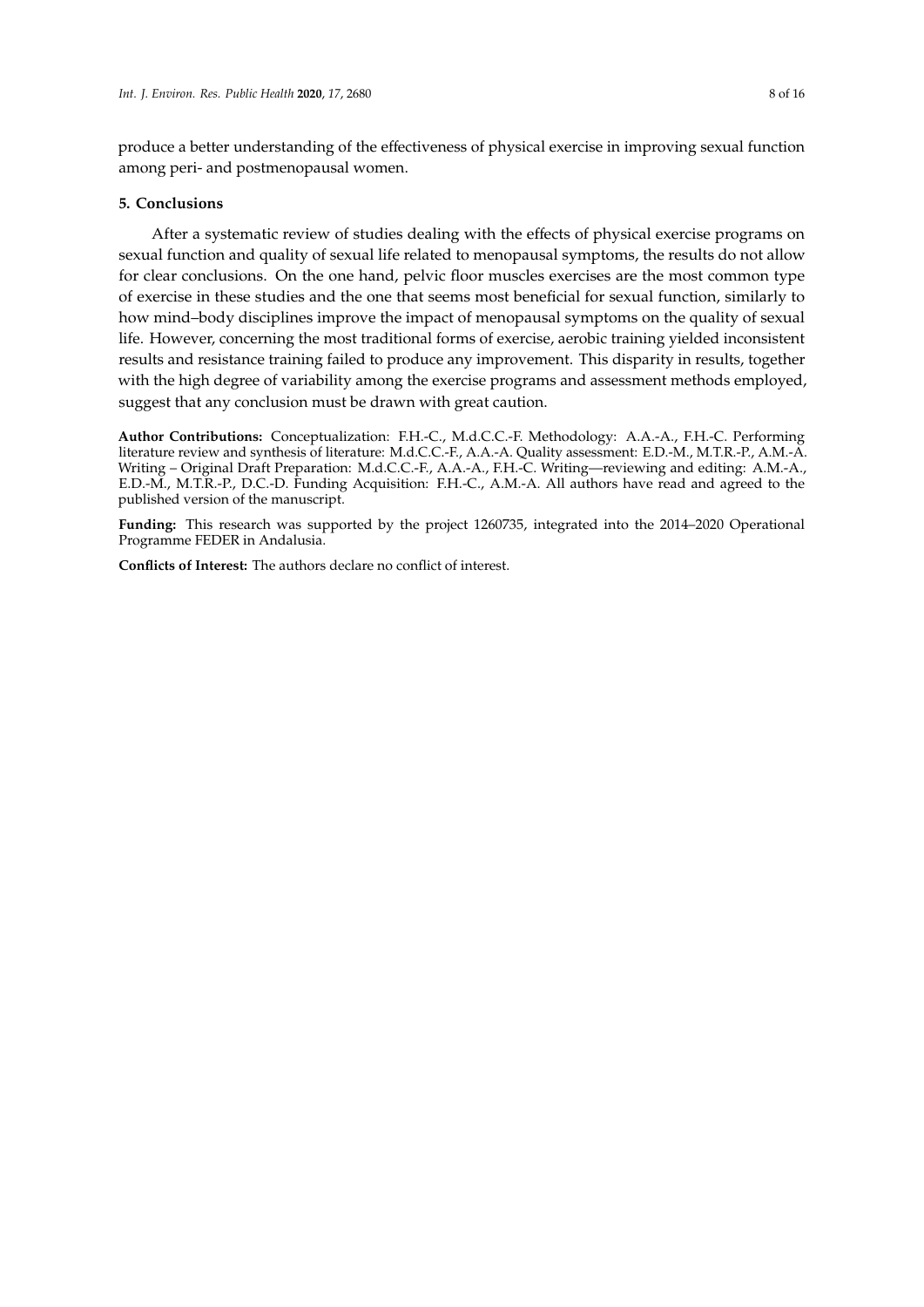# **Appendix A**

<span id="page-8-0"></span>

| Study, Year and Location                        | <b>Studied Population, Groups</b><br>and Study Design                                                                                                                                                                                                            | Outcomes and<br><b>Measuring Tools</b>                                                                                                                                                                                                                                  | Intervention                                                                                                                                                                                                                                                                                                                                     | <b>Measure Time Points, Dropout</b><br>and Adverse Effects                                                                                           | <b>Main Findings</b>                                                                                                                                                                                                                                                                                                                                                                                                                                                                                                                                                                                                                                                                                                                                                                                                                                                               |
|-------------------------------------------------|------------------------------------------------------------------------------------------------------------------------------------------------------------------------------------------------------------------------------------------------------------------|-------------------------------------------------------------------------------------------------------------------------------------------------------------------------------------------------------------------------------------------------------------------------|--------------------------------------------------------------------------------------------------------------------------------------------------------------------------------------------------------------------------------------------------------------------------------------------------------------------------------------------------|------------------------------------------------------------------------------------------------------------------------------------------------------|------------------------------------------------------------------------------------------------------------------------------------------------------------------------------------------------------------------------------------------------------------------------------------------------------------------------------------------------------------------------------------------------------------------------------------------------------------------------------------------------------------------------------------------------------------------------------------------------------------------------------------------------------------------------------------------------------------------------------------------------------------------------------------------------------------------------------------------------------------------------------------|
| Mercier et al. [30]<br>Montréal, Canada.        | 32 postmenopausal women ( $\geq$<br>55 years, mean age of $68.0 \pm 6.6$ )<br>with genitourinary syndrome of<br>menopause and stress or mixed<br>urinary incontinence.<br>Design: A single-arm feasibility<br>study embedded in a<br>randomized controlled trial | Primary outcome:<br>Sexual function<br>(ICIO-FLUTSsex, sexual<br>function item of the ASO<br>and sexual matters<br>subscale of the ICIQ-VS)<br>Secondary outcomes:<br>Condition-specific QoL<br>(total score and 4 items of<br>the ASQ, QoL subscale of<br>the ICIO-VS) | Exercise intervention (12)<br>weeks):<br>-Sessions of 1 hour: An<br>intensive PFM physiotherapy<br>treatment with a 15-minute<br>educational part and a<br>45-minute exercise part<br>(strength, resistance, PFM<br>coordination, and functional<br>PFMT exercises)<br>-5 days per week: four<br>home-based PFM exercises<br>(9-30 repetitions). | Measurements:<br>-At baseline.<br>-At 12 weeks.<br>Dropout: 3 (9.06%)<br>Adverse effects:<br>No adverse effects were reported.                       | Within-group comparisons:<br>-Pre1-post:<br>There were improvements in dyspareunia impact on<br>sexual function (ASQ), sexual matters subscale of the<br>ICIQ-VS, and ICIQ-FLUTSsex score ( $p = 0.004$ ,<br>$p = 0.001$ and $p = 0.014$ respectively). Benefits were<br>also observed in OoL subscale of the ICIO-VS<br>$(p < 0.001)$ and in ASQ, more precisely in the total<br>score ( $p < 0.001$ ) as well as in the items vaginal<br>dryness ( $p = 0.001$ ) and vulvo-vaginal irritation<br>$(p = 0.004)$ impact on activities of daily living.<br>-Pre2-post:<br>Improvements were described in ASQ items<br>dyspareunia impact on sexual function ( $p = 0.004$ ),<br>and in the ASQ total score ( $p < 0.001$ ), as well as in the<br>ASQ items vaginal dryness ( $p = 0.041$ ) and<br>vulvo-vaginal irritation ( $p = 0.001$ ) impact on activities<br>of daily living. |
| Schvartzman et al. [25]<br>Porto Alegre, Brazil | 42 peri- and postmenopausal<br>women aged 40-60 years with<br>dyspareunia (at least 6 months).<br>EXP 1 ( $n = 21$ , 51.9 $\pm$ 5.3 years)<br>EXP 2 ( $n = 21$ , 50.6 $\pm$ 4.7 years)<br>Design: Randomized<br>controlled trial                                 | Primary outcome:<br>Sexual function (FSFI).<br>Quality of sexual life<br>related to menopausal<br>symptoms (Cervantes<br>Scale sexuality subscale).<br>Secondary outcome:<br>Impact of menopausal<br>symptoms on QoL<br>(Cervantes Scale).                              | -EXP1: 5 sessions (1 hour) of<br>thermotherapy for relaxation of<br>pelvic floor muscles, myofascial<br>release of PMF trigger points,<br>and PFMT.<br>-EXP2: 5 sessions (1 hour), heat<br>applied to the lower back with<br>myofascial release of abdominal<br>diaphragm, piriformis, and<br>iliopsoas muscles. No PFMT.                        | Measurements:<br>-At baseline<br>-After the intervention.<br>Dropout:<br>EXP1: $1(4.76\%)$<br>EXP2: 3 (14.86%)<br>Adverse effects:<br>Not mentioned. | Within-group comparisons:<br>EXP1: improvements in all FSFI subscales and total<br>score, as well as in menopause and health and<br>sexuality Cervantes subscales and total score.<br>Between-group comparisons:<br>EXP1: improvements in lubrication and pain FSFI<br>subscales and total score, as well as in menopause and<br>health Cervantes subscale.                                                                                                                                                                                                                                                                                                                                                                                                                                                                                                                        |

# **Table A1.** Characteristics of the included studies  $(n = 11)$ .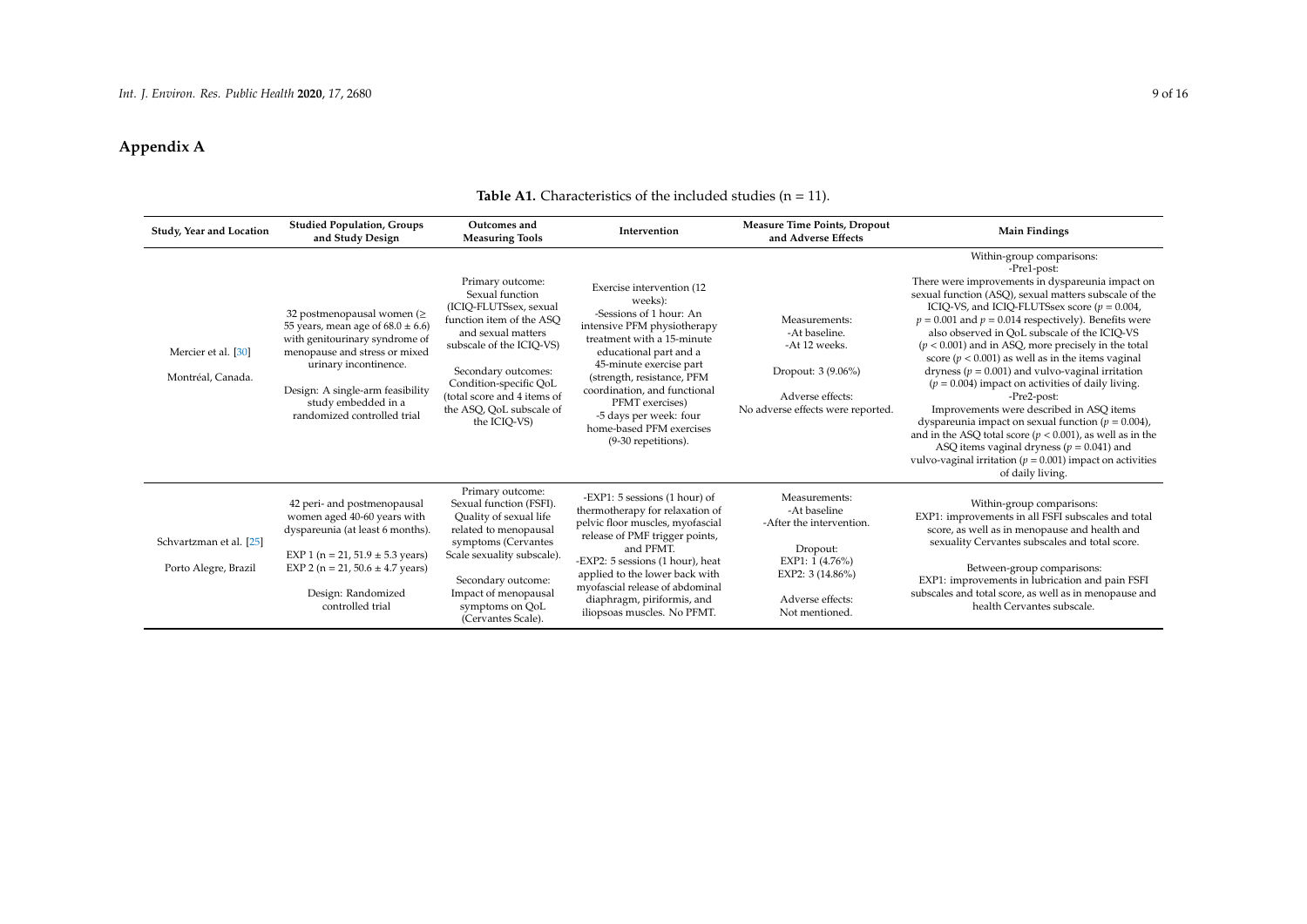| Study, Year and Location                                        | <b>Studied Population, Groups</b><br>and Study Design                                                                                                                                                                                                                                                        | Outcomes and<br><b>Measuring Tools</b>                                                                                                                                           | Intervention                                                                                                                                                                                                                                                                                                                                                                 | Measure Time Points, Dropout<br>and Adverse Effects                                                                                                                                                                                                                                                                                                                                                                                                       | <b>Main Findings</b>                                                                                                                                                                                                                                                                                                                                                                                                                          |
|-----------------------------------------------------------------|--------------------------------------------------------------------------------------------------------------------------------------------------------------------------------------------------------------------------------------------------------------------------------------------------------------|----------------------------------------------------------------------------------------------------------------------------------------------------------------------------------|------------------------------------------------------------------------------------------------------------------------------------------------------------------------------------------------------------------------------------------------------------------------------------------------------------------------------------------------------------------------------|-----------------------------------------------------------------------------------------------------------------------------------------------------------------------------------------------------------------------------------------------------------------------------------------------------------------------------------------------------------------------------------------------------------------------------------------------------------|-----------------------------------------------------------------------------------------------------------------------------------------------------------------------------------------------------------------------------------------------------------------------------------------------------------------------------------------------------------------------------------------------------------------------------------------------|
| Nazarpour et al. [20]<br>Chalous and Noshahr,<br>Iran.          | 104 postmenopausal women<br>$(40 - 60$ years):<br>-EXP ( $n = 52$ , $53.3 \pm 2.67$ years).<br>-CON $(n = 52,$<br>$52.84 \pm 3.99$ years).<br>Design: Randomized<br>controlled trial.                                                                                                                        | Primary outcome:<br>Sexual function (FSFI).<br>Improvement in sexual<br>function (binary question).                                                                              | -EXP: 12 weeks. PFM exercises<br>(contraction of the muscles for<br>10s, relaxation for 10 s and<br>repetition for 10 times in 3-4<br>sessions a day) with written<br>material, images and videos.<br>-CON: received general<br>information as to the<br>physiological and psychological<br>symptoms of menopause.<br>Both groups also received sex<br>educational booklets. | Measurements:<br>-At baseline.<br>-At 12 weeks.<br>Dropout:<br>EXP: $5(9.62\%)$<br>CON: 2 (3.84%)<br>Adverse effects:<br>Not mentioned.                                                                                                                                                                                                                                                                                                                   | Between-group comparisons:<br>Compared to CON, EXP showed significantly higher<br>scores only in FSFI domains arousal ( $p = 0.034$ ),<br>orgasm ( $p = 0.028$ ) and satisfaction ( $p = 0.011$ ), and<br>reported more improvement in their sexual function<br>(binary question, $p = 0.004$ ).                                                                                                                                              |
| Nazarpour et al. [21]<br>Chalous and Noshahr.<br>Northerm Iran. | 156 postmenopausal women<br>$(40-60 \text{ years})$ :<br>-EXP1 ( $n = 52$ , $51.5 \pm 3.4$ years).<br>-EXP2 ( $n = 52$ , $53.1 \pm 2.7$ years).<br>-CON ( $n = 52$ , $52.9 \pm 4.0$ years).<br>Design: Randomized<br>controlled trial.                                                                       | Primary outcome:<br>Sexual function (FSFI).<br>Improvement in sexual<br>function (binary question).                                                                              | -EXP1: 12 weeks. Formal sex<br>education program focused on<br>various aspects of sexual<br>function during menopause.<br>EXP2: 12 weeks. PFMT (Kegel<br>exercises using oral<br>descriptions, written material,<br>images, and videos, and<br>checklists for daily exercise).<br>-CON: participants received<br>general educational material<br>about menopause.            | Measurements:<br>-At baseline.<br>-At 12 weeks.<br>Dropout:<br>EXP1: 4 (7.69%) EXP2: 5(9.62%)<br>CON: 2(3.85%)<br>Adverse effects:<br>Not mentioned.                                                                                                                                                                                                                                                                                                      | Between-group comparisons:<br>Compared to CON, both EXP1 and EXP2 showed<br>significantly higher scores in arousal FSFI domain<br>$(p < 0.05)$ , and improvement in sexual function (binary<br>question, $p < 0.001$ ), while only EXP2 showed<br>significantly better scores in orgasm ( $p = 0.015$ ).                                                                                                                                      |
| Panman et al. [26]<br>Groningen, the<br>Netherlands.            | 162 women aged $\geq$ 55 years<br>with pelvic organ prolapsed:<br>-EXP1 ( $n = 80$ and 4 did not<br>received treatment as<br>randomized. $65.6 \pm 6.4$ years.)<br>-EXP2 ( $n = 82$ and 35 did not<br>received treatment as<br>randomized. $64.9 \pm 7.4$ years.)<br>Design: Randomized<br>controlled trial. | Primary outcome:<br>Sexual function (PISQ-12).<br>Secondary outcome:<br>Condition-specific QoL<br>$(PFIQ-7)$<br>Generic QoL (physical<br>and mental components<br>of the SF-12). | -EXP1: 3-5 times per week, 2-3<br>times each day. PFMT with<br>specific exercises adapted to the<br>needs of each participant.<br>-EXP2: Silicone pessary<br>treatment.                                                                                                                                                                                                      | Measurements:<br>-At baseline.<br>-At 24 months<br>Dropout:<br>EXP1: 9 (11.25%) and 10 (12.50%)<br>discontinued training protocol.<br>EXP2: 8 (9.76%) and 12 (14.63%)<br>discontinued pessary treatment<br>Adverse effects:<br>EXP1: increased vaginal discharge<br>$(n = 14)$ and urinary incontinence<br>$(n = 5)$ , irritation or erosions of the<br>vaginal walls on physical<br>examination ( $n = 10$ ). EXP2: No<br>adverse effects were reported. | Between-group comparisons:<br>1. Intention to treat analysis (all participants): No<br>significant differences were observed.<br>2. Per-protocol analysis (participants who completed<br>the intervention to which they were allocated): EXP2<br>showed significant improvements in sexual function<br>$(p = 0.028)$ , and EXP1 in the physical component of the<br>SF-12 ( $p = 0.004$ ). No other significant differences<br>were reported. |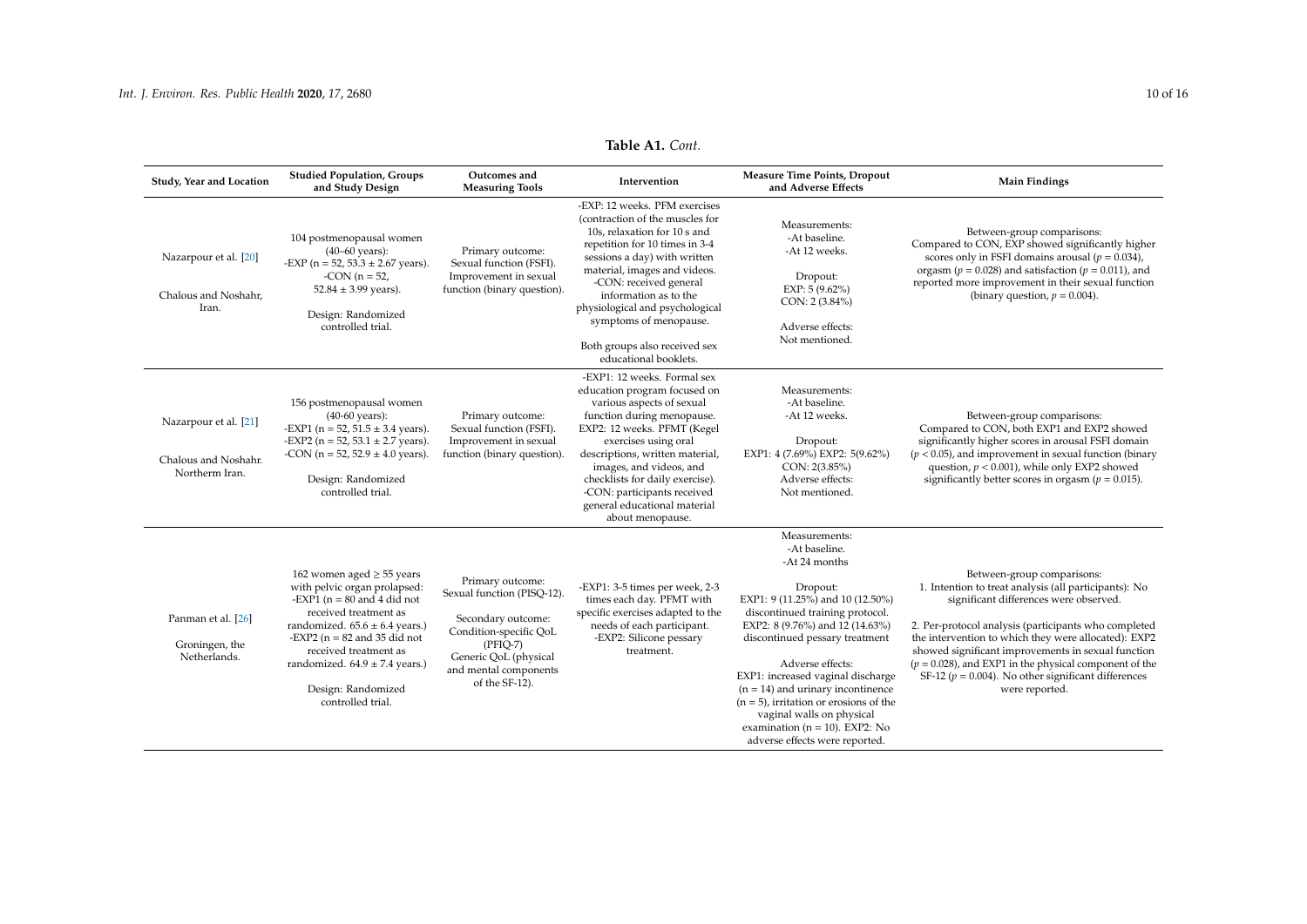| Study, Year and Location                                        | <b>Studied Population, Groups</b><br>and Study Design                                                                                                                                                                                     | Outcomes and<br><b>Measuring Tools</b>                                                                                                                                                                                                       | Intervention                                                                                                                                                                                                                                                                                                                                                                                                                                                                                                                                                                                                                                                         | <b>Measure Time Points, Dropout</b><br>and Adverse Effects                                                                                                      | <b>Main Findings</b>                                                                                                                                                                                                                                                                                                                                                                                                                                                                                               |
|-----------------------------------------------------------------|-------------------------------------------------------------------------------------------------------------------------------------------------------------------------------------------------------------------------------------------|----------------------------------------------------------------------------------------------------------------------------------------------------------------------------------------------------------------------------------------------|----------------------------------------------------------------------------------------------------------------------------------------------------------------------------------------------------------------------------------------------------------------------------------------------------------------------------------------------------------------------------------------------------------------------------------------------------------------------------------------------------------------------------------------------------------------------------------------------------------------------------------------------------------------------|-----------------------------------------------------------------------------------------------------------------------------------------------------------------|--------------------------------------------------------------------------------------------------------------------------------------------------------------------------------------------------------------------------------------------------------------------------------------------------------------------------------------------------------------------------------------------------------------------------------------------------------------------------------------------------------------------|
| Ngowsiri et al. [22]<br>Bangkok, Thailand.                      | 54 postmenopausal women<br>$(45-59 \text{ years})$ :<br>-EXP ( $n = 27$ , 52.9 $\pm$ 4.3 years).<br>-CON ( $n = 27$ , 50.7 $\pm$ 3.6 years).<br>Design: Randomized<br>controlled trial.                                                   | Primary outcome:<br>Quality of sexual life<br>related to menopausal<br>symptoms (MENQOL<br>sexual domain).<br>Secondary outcomes:<br>Impact of menopausal<br>symptoms on QoL<br>(MENOOL vasomotor,<br>physical and psychosocial<br>domains). | -EXP: 13 weeks. Week 1: One<br>session (120 minutes) which<br>consisted of Rusie Dutton<br>exercise explanation and<br>training in deep breathing<br>techniques. Weeks 2-13: Rusie<br>Dutton practice sessions (90<br>minutes) performed 3 times in<br>the second week, twice in class<br>and once at home in the third<br>week, once a week in class and<br>at least 2 days/week.<br>-CON: No intervention.<br>Both groups received a<br>menopausal health promotion<br>manual.                                                                                                                                                                                     | Measurements:<br>-At baseline.<br>-At 13 weeks.<br>Dropout:<br>EXP: 3(12.5%)<br>CON: 1 (3.85%)<br>Adverse effects:<br>Not mentioned.                            | Within-group comparisons:<br>EXP improvements in MENQOL-sexual domain<br>$(p = 0.004)$ , MENQOL-vasomotor domain $(p = 0.005)$ ,<br>MENQOL-psychosocial domain ( $p = 0.010$ ) and<br>MENQOL-physical domain ( $p = 0.002$ ).<br>Between-group comparisons:<br>Compared to CON, EXP showed significant<br>improvements in MENQOL-sexual domain<br>$(p = 0.003)$ , as well as in MENQOL-vasomotor domain<br>$(p = 0.040)$ , MENQOL-psychosocial domain $(p = 0.000)$<br>and MENQOL-physical domain ( $p = 0.000$ ). |
| Reed et al. [24]<br>Indianapolis, Oakland,<br>and Seattle, USA. | 355 peri and postmenopausal<br>women $(40-55$ years):<br>-EXP1 ( $n = 107$ , 54.3 $\pm$ 3.9 years).<br>-EXP2 ( $n = 106$ , $55.8 \pm 3.6$ years).<br>-CON ( $n = 142$ , $54.2 \pm 3.5$ years).<br>Design: Randomized<br>controlled trial. | Primary outcomes:<br>Sexual function (FSFI),<br>Quality of sexual life<br>related to menopausal<br>symptoms (MENQOL<br>sexual domain)<br>Secondary outcomes:<br>Impact of menopausal<br>symptoms on QoL<br>(MENQOL, HFRDIS).                 | -EXP1: 12 weeks. Once per<br>week. Sessions of 90 minutes.<br>Yoga (breathing exercises, 11-13<br>poses and guided meditation).<br>Daily home (20 minutes) on<br>days not attending class.<br>-EXP2: 12 weeks. 3 times per<br>week. Sessions of 40-60<br>minutes. Moderate-intensity<br>aerobic exercise. Individual<br>cardiovascular conditioning<br>training sessions at 50-60% of<br>the heart rate reserve (first<br>month) and 60-70% (the<br>remainder of the intervention).<br>-CON: usual physical activity.<br>Before allocation to EXP1, EXP2<br>and CON, all women received<br>either a placebo containing<br>olive oil or an active omega-3<br>capsule. | Measurements:<br>-At baseline.<br>-At 12 weeks.<br>Dropout:<br>EXP1: 22 (20.56%)<br>EXP2: 27 (25.47%)<br>CON: 25 (17.61%)<br>Adverse effects:<br>Not mentioned. | Between-group comparisons:<br>Compared to CON:<br>EXP1 showed improvements after intervention in<br>MENQOL sexual domain ( $p = 0.03$ ) as well as in<br>MENQOL total score ( $p = 0.02$ ), MENQOL vasomotor<br>domain ( $p = 0.02$ ), and hot flash-related daily<br>interference assessed with the HFRDIS ( $p = 0.03$ ).<br>Compared to CON, EXP2 showed improvements after<br>intervention in MENQOL physical domain ( $p = 0.02$ ).<br>No other significant results were observed.                            |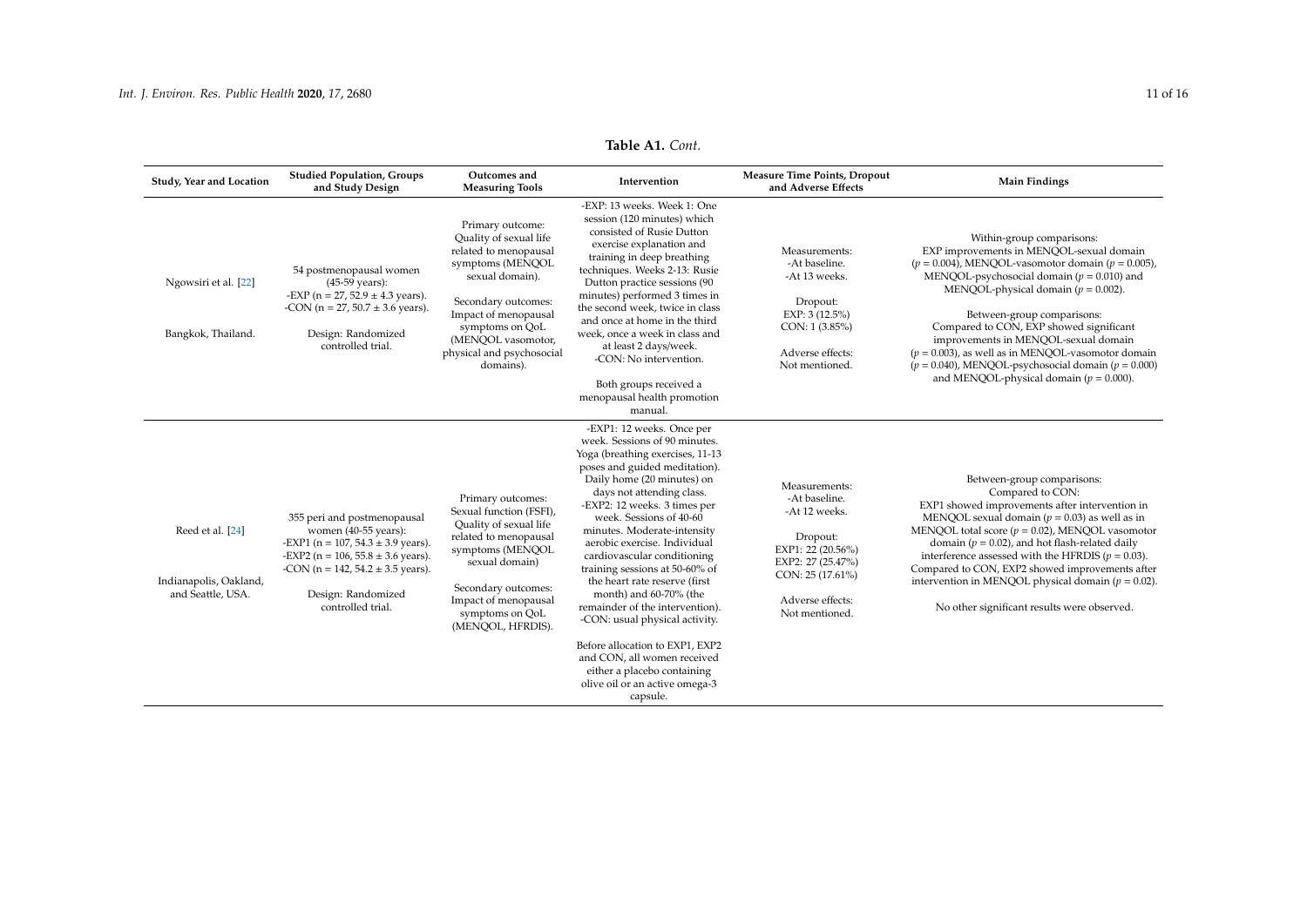| Study, Year and Location                                              | <b>Studied Population, Groups</b><br>and Study Design                                                                                                                                                                                                                                                                                                      | Outcomes and<br><b>Measuring Tools</b>                                                                                                                                                                                                               | Intervention                                                                                                                                                                                                                                                                                                                                                                                                                                                                                                                                                                                                               | <b>Measure Time Points, Dropout</b><br>and Adverse Effects                                                                                                                                                                                                                                                                                                                                                                                                                           | <b>Main Findings</b>                                                                                                                                                                                                                                                                                                                                                                                                                                                                                                                                                                                                                                                                                                                                                                                                                                                                                                                                                                                                                                                                                                                                                                                                                                                                                                                                                                                                                                                                                                                                                                   |
|-----------------------------------------------------------------------|------------------------------------------------------------------------------------------------------------------------------------------------------------------------------------------------------------------------------------------------------------------------------------------------------------------------------------------------------------|------------------------------------------------------------------------------------------------------------------------------------------------------------------------------------------------------------------------------------------------------|----------------------------------------------------------------------------------------------------------------------------------------------------------------------------------------------------------------------------------------------------------------------------------------------------------------------------------------------------------------------------------------------------------------------------------------------------------------------------------------------------------------------------------------------------------------------------------------------------------------------------|--------------------------------------------------------------------------------------------------------------------------------------------------------------------------------------------------------------------------------------------------------------------------------------------------------------------------------------------------------------------------------------------------------------------------------------------------------------------------------------|----------------------------------------------------------------------------------------------------------------------------------------------------------------------------------------------------------------------------------------------------------------------------------------------------------------------------------------------------------------------------------------------------------------------------------------------------------------------------------------------------------------------------------------------------------------------------------------------------------------------------------------------------------------------------------------------------------------------------------------------------------------------------------------------------------------------------------------------------------------------------------------------------------------------------------------------------------------------------------------------------------------------------------------------------------------------------------------------------------------------------------------------------------------------------------------------------------------------------------------------------------------------------------------------------------------------------------------------------------------------------------------------------------------------------------------------------------------------------------------------------------------------------------------------------------------------------------------|
| Zhang et al. [23]<br>Beijing, China.                                  | 157 perimenopausal women (40<br>to 55 years, KMI $\geq$ 15):<br>-EXP (n = 78, 47.82 $\pm$ 4.58 years).<br>-CON (n = 79, 48.64 $\pm$ 5.24<br>years).<br>Design: Randomized<br>controlled trial.                                                                                                                                                             | Primary outcome:<br>Quality of sexual life<br>related to menopausal<br>symptoms (one item of<br>the modified KI).<br>Secondary outcomes:<br>Impact of menopausal<br>symptoms on QoL<br>(Modified KI score).                                          | -EXP: 12 weeks. 3 times per<br>week. Sessions of 30 minutes.<br>The aerobic physical activity<br>was walking with strides of<br>60-70 cm long, completing 100<br>m within 60-70 seconds. In<br>addition, this group attended a<br>collective exercise sessions.<br>CON: usual activity                                                                                                                                                                                                                                                                                                                                     | Measurements:<br>-At baseline.<br>- At 4 weeks.<br>-At 8 weeks.<br>-At 12 weeks.<br>Dropout:<br>EXP: 24 (30.77%)<br>CON: 22 (27.85%)<br>Adverse effects:<br>Not mentioned.                                                                                                                                                                                                                                                                                                           | Within-group comparisons:<br>-EXP showed improvements in sexual life (one item of<br>the modified KMI, ( $p < 0.005$ ) as well as in total<br>modified KMI total score ( $p < 0.001$ ) and all KMI items.<br>Between-group comparisons:<br>-After intervention, and compared to CON, EXP<br>showed improvements in sexual life ( $p < 0.05$ ) and<br>modified KMI total score ( $p < 0.001$ ), as well as other<br>modified KMI items: paresthesia ( $p < 0.05$ ), insomnia<br>$(p < 0.05)$ , irritability $(p < 0.001)$ , fatigue $(p < 0.05)$ ,<br>bone/joint/muscle pain ( $p < 0.001$ ), headache ( $p < 0.05$ ),<br>formication ( $p < 0.05$ ).                                                                                                                                                                                                                                                                                                                                                                                                                                                                                                                                                                                                                                                                                                                                                                                                                                                                                                                                   |
| Duijts et al. [27]<br>Amsterdam and<br>Rotterdam, the<br>Netherlands. | 422 women with primary breast<br>cancer (stages, T1-4, N0-1, and<br>M0), with treatment-induced<br>menopause (48.2 $\pm$ 5.6 years).<br>-EXP1 (n = 109, 48.2 $\pm$ 5.7 years)<br>-EXP2 ( $n = 104$ , $47.7 \pm 5.6$ years)<br>-EXP3 (n = 106, 49.0 $\pm$ 4.9 years)<br>-CON ( $n = 103$ , $47.8 \pm 6.0$ years)<br>Design: Randomized<br>controlled trial. | Primary outcome:<br>Sexual function (SAQ).<br>Secondary outcomes:<br>Quality of sexual life<br>related to menopausal<br>symptoms (HF/NS<br>problems assessed with<br>HFRS), depressive and<br>anxiety symptoms<br>(HADS), generic QoL<br>$(SF-36)$ . | -EXP1: 12 weeks. 6 times per<br>week. Sessions of 90 minutes.<br>Cognitive-behavioural<br>treatment with relaxation<br>exercises. A booster session<br>was held 6weeks after<br>completion of the program.<br>-EXP2: 12 weeks. 2.5-3 hours<br>per week. Individually tailored,<br>self-directed exercise program<br>(swimming, running, cycling,<br>etc.). Target heart rate: 60% to<br>80% Karvonen. Last week: final<br>session in which they received<br>advice on the best way to<br>maintain the desired level of<br>physical activity<br>-EXP3: underwent EXP1 and<br>EXP2 simultaneously.<br>-CON: No intervention. | Measurements:<br>-At baseline.<br>-At 12 weeks.<br>-At 6 months.<br>Dropout:<br>1. All patients:<br>-At 12 weeks:<br>EXP1: 23 (21.10%)<br>EXP2: 17 (16.35%)<br>EXP3: 16 (15.09%)<br>CON: 14 (13.59%)<br>-At 6 months:<br>EXP1: 21 (19.27%)<br>EXP2: 25 (24.04%)<br>EXP3:17 (16.04%)<br>CON: 19 (18.45%)<br>2. Patients who did not meet<br>criteria for minimal compliance<br>with the intervention(s).<br>EXP1: 58%<br>EXP2: 64%<br>EXP3: 70%<br>Adverse effects:<br>Not mentioned. | Between-group comparisons (compared to CON):<br>1. Intention to treat analysis (all participants):<br>-At 12 weeks, EXP1 ( $p = 0.001$ ), EXP2 ( $p < 0.001$ ) and<br>EXP3 ( $p = 0.001$ ) showed improvements at SF-36<br>physical functioning domain.<br>-At 6 months, EXP1 ( $p = 0.042$ ) and EXP3 ( $p = 0.002$ )<br>exhibited significant improvements in sexual function<br>(SAQ habit subscale), while only EXP2 ( $p = 0.002$ )<br>showed improvements regarding SF-36 physical<br>functioning subscale<br>2. Per-protocol analysis (participants who met criteria<br>for compliance). Only EXP1 and EXP 3 showed<br>improvements:<br>-At 12 weeks, significant benefits were described for<br>EXP1 at SAQ- pleasure subscale ( $p = 0.002$ ), HF/NS<br>problem ( $p < 0.001$ ), and SF-36 subscales of physical<br>functioning ( $p = 0.003$ ), vitality ( $p = 0.002$ ), mental<br>health ( $p = 0.042$ ) and mental component ( $p = 0.015$ ).<br>For EXP 3, improvements were observed in HF/NS<br>problem ( $p < 0.001$ ), and SF-36 subscales of physical<br>functioning ( $p = 0.003$ ), vitality ( $p = 0.009$ ), role<br>emotional ( $p = 0.001$ ), mental health ( $p = 0.002$ ) and<br>mental component ( $p = 0.002$ ).<br>-At 6 months, improvements were found for EXP1only<br>at SAQ- pleasure subscale ( $p = 0.022$ ) and HF/NS<br>problem ( $p < 0.001$ ), while EXP3 showed benefits in<br>HF/NS problem ( $p < 0.001$ ), and SF-36 subscales of<br>role emotional ( $p = 0.033$ ), mental health ( $p = 0.002$ )<br>and mental component ( $p = 0.019$ ). |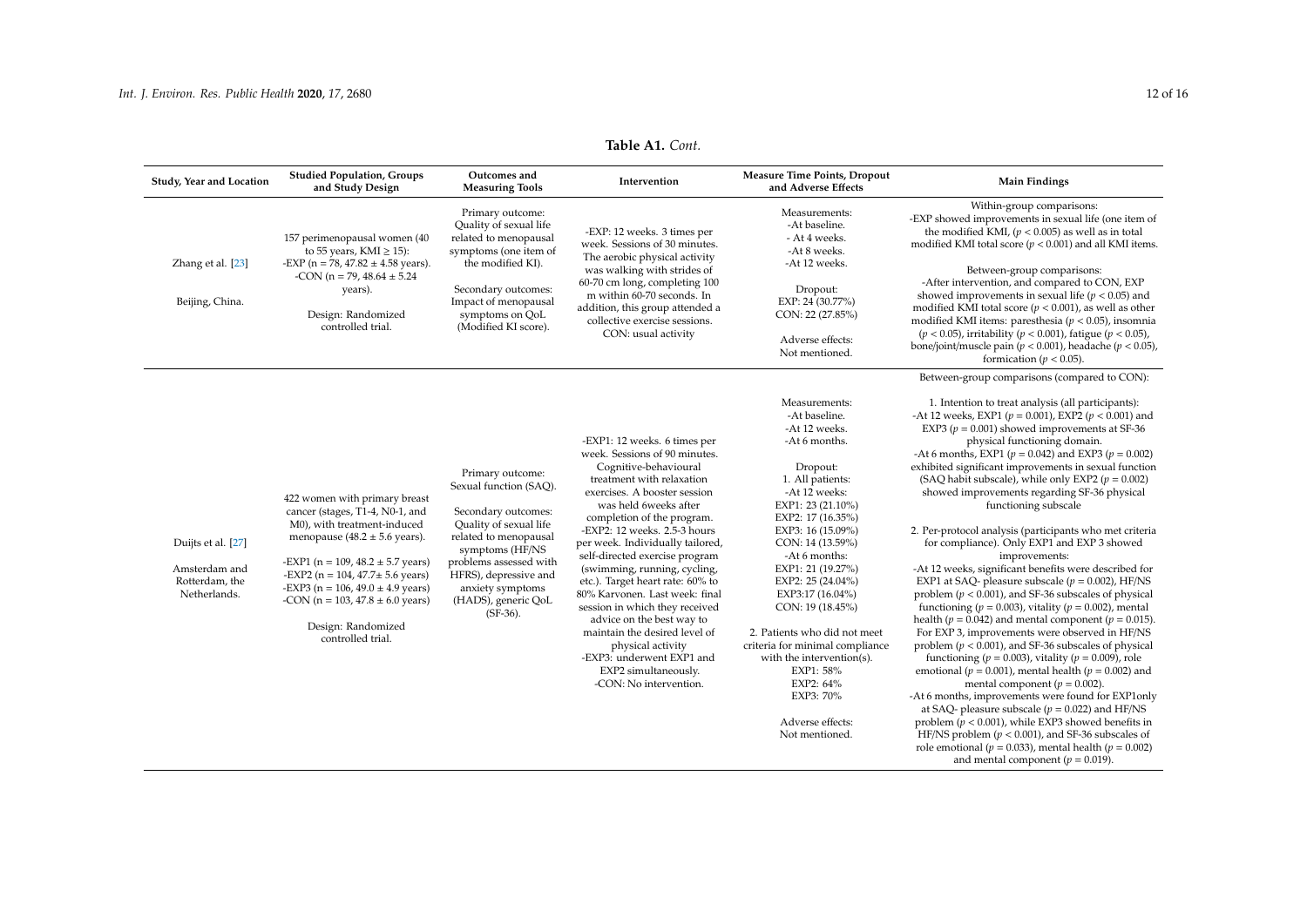| Study, Year and Location                    | <b>Studied Population, Groups</b><br>and Study Design                                                                                                                                | Outcomes and<br><b>Measuring Tools</b>                                                                                                                                                                                                            | Intervention                                                                                                                                                                                                                                                                                                                                                                                                                          | <b>Measure Time Points, Dropout</b><br>and Adverse Effects                                                       | <b>Main Findings</b>                                                                                                                                                                                                                      |
|---------------------------------------------|--------------------------------------------------------------------------------------------------------------------------------------------------------------------------------------|---------------------------------------------------------------------------------------------------------------------------------------------------------------------------------------------------------------------------------------------------|---------------------------------------------------------------------------------------------------------------------------------------------------------------------------------------------------------------------------------------------------------------------------------------------------------------------------------------------------------------------------------------------------------------------------------------|------------------------------------------------------------------------------------------------------------------|-------------------------------------------------------------------------------------------------------------------------------------------------------------------------------------------------------------------------------------------|
| Lara et al. [28]<br>São Paulo, Brasil.      | 45 sedentary postmenopausal<br>women (46-58 years, mean age<br>of $52.1 \pm 3.5$ years, not $> 5$ years<br>of menopause).<br>Design: Prospective,<br>longitudinal exploratory study. | Primary outcome:<br>Sexual function (SQ-F).<br>Secondary outcomes:<br>Anxiety and depression<br>(HADS).                                                                                                                                           | Exercise intervention: 12 weeks.<br>2 times per week. Sessions of 60<br>minutes. Physical exercise<br>program which consists of 4<br>sets of 10 repetitions of maximal<br>PFMT. The program also<br>included warm-up exercises (10<br>minutes), stretching (10<br>minutes), muscle strengthening<br>exercises (35 minutes), and<br>relaxation (5 minutes).<br>In addition, they had to do<br>exercises at home three times a<br>week. | Measurements:<br>-At baseline.<br>-At 12 weeks.<br>Dropout:<br>13 (28.88%)<br>Adverse effects:<br>Not mentioned. | Within-group comparisons:<br>After exercise intervention, there were no significant<br>results regarding sexual function. The number of<br>women with anxiety was significantly less ( $p < 0.01$ ),<br>but any other results were found. |
| Mastrangelo et al. [29]<br>New Jersey, USA. | 19 peri- and postmenopausal<br>women aged 46-63 years old<br>(mean age 54.8 years).<br>Design: Pre- to post-test of<br>convenience.                                                  | Primary outcomes:<br>Quality of sexual life<br>related to menopausal<br>symptoms<br>(MENOOL-sexual<br>domains).<br>Secondary outcomes:<br>Impact of menopausal<br>symptoms on QoL<br>(MENQOL vasomotor,<br>physical and psychosocial<br>domains). | Exercise intervention: 8 weeks.<br>2 times per week. Sessions of 50<br>minutes. The training consisted<br>of a 5-minute cardiovascular<br>warm-up (on a stationary<br>bicycle), a 40-minute circuit<br>training program (aerobic and<br>resistance exercises, with 10<br>hydraulic machines and 3 types<br>of aerobic exercise), and<br>finished with a 5-minute<br>stretch/cool down.                                                | Measurements:<br>-At baseline.<br>-At 8 weeks.<br>Dropout: 7(36.84%).<br>Adverse effects:<br>Not mentioned.      | Within-group comparisons:<br>After exercise intervention, there were no significant<br>results regarding sexual function or any other<br>domains of the MENQOL, except for the physical<br>domain ( $p = 0.008$ ).                        |

<span id="page-12-0"></span>ASQ, Atrophy symptom questionnaire; CON, Control group; EXP, Experimental group; FSFI, Female Sexual Index; HFRDIS, Hot Flash-Related Daily Interference Scale; HADS, Hospital Anxiety and Depression Scale; HF/NS, hot flashes and night sweats; HFRS, Hot Flush Rating Scale; ICIQ-FLUTSsex, International Consultation on Incontinence Questionnaire- Female Lower Urinary Tract Symptoms sex; ICIQ-VS, International Consultation on Incontinence Questionnaire Vaginal Symptoms; KI, Kupperman Index; MENQOL, Menopause-Specific Quality of Life Questionnaire; PFIQ-7, Pelvic Floor Impact Questionnaire-7; PFM, Pelvic floor muscle; PFMT, pelvic floor muscle training; PISQ-12, Pelvic Organ Prolapse/Incontinence Sexual Function Questionnaire-12; QoL, Quality of Life; SF-12, Medical Outcomes Study Short Form Health Survey-12; SF-36, Medical Outcomes Study Short Form Health Survey-36; SQ-F, Sexual Quotient-Female Test; SAQ, Sexual Activity Questionnaire.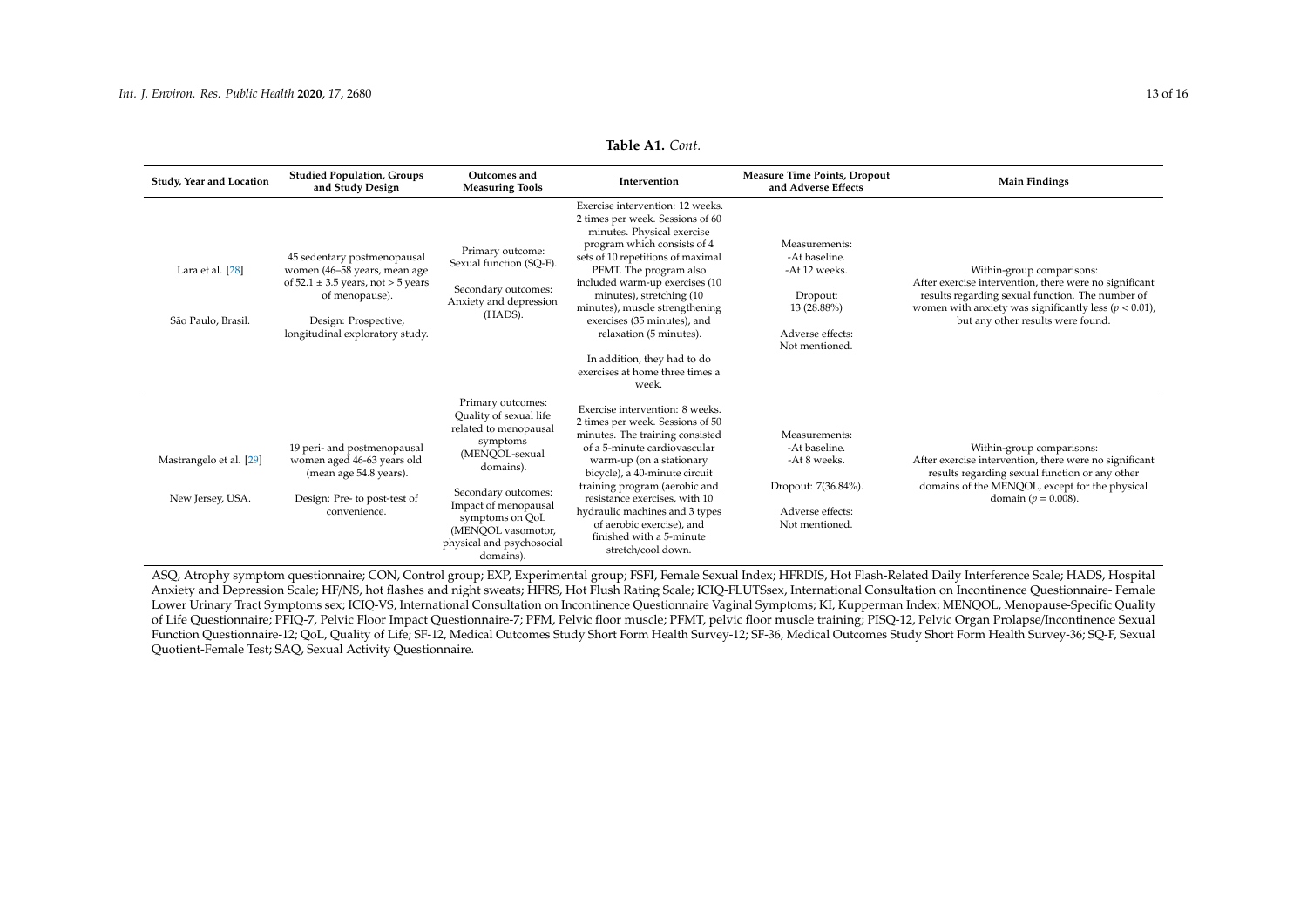# **References**

- <span id="page-13-0"></span>1. Forman, M.R.; Mangini, L.D.; Thelus-Jean, R.; Hayward, M.D. Life-course origins of the ages at menarche and menopause. *Adolesc. Health Med. Ther.* **2013**, *4*, 1–21. [\[CrossRef\]](http://dx.doi.org/10.2147/AHMT.S15946) [\[PubMed\]](http://www.ncbi.nlm.nih.gov/pubmed/24600293)
- <span id="page-13-1"></span>2. Shirvani, M.; Heidari, M. Quality of Life in Postmenopausal Female Members and Non-members of the Elderly Support Association. *J. Menopausal Med.* **2016**, *22*, 154–160. [\[CrossRef\]](http://dx.doi.org/10.6118/jmm.2016.22.3.154) [\[PubMed\]](http://www.ncbi.nlm.nih.gov/pubmed/28119895)
- <span id="page-13-2"></span>3. Tiznobek, A.; Mirmolaei, S.T.; Momenimovahed, Z.; Kazemnejad, A.; Taheri, S. Effect of counseling on sexual function and behavior in postmenopausal women and their spouses: A randomized, controlled trial (RCT) study. *Prz. Menopauzalny* **2017**, *16*, 99–103. [\[CrossRef\]](http://dx.doi.org/10.5114/pm.2017.70587) [\[PubMed\]](http://www.ncbi.nlm.nih.gov/pubmed/29507576)
- <span id="page-13-3"></span>4. Blycker, G.R.; Potenza, M.N. A mindful model of sexual health: A review and implications of the model for the treatment of individuals with compulsive sexual behavior disorder. *J. Behav. Addict.* **2018**, *7*, 917–929. [\[CrossRef\]](http://dx.doi.org/10.1556/2006.7.2018.127)
- <span id="page-13-4"></span>5. Addis, I.B.; Van-Den-Eeden, S.K.; Wassel-Fyr, C.L.; Vittinghoff, E.; Brown, J.S.; Thom, D.H. Sexual activity and function in middle-aged and older women. *Obstet. Gynecol.* **2006**, *107*, 755–764. [\[CrossRef\]](http://dx.doi.org/10.1097/01.AOG.0000202398.27428.e2)
- <span id="page-13-5"></span>6. Smith, L.; Yang, L.; Veronese, N.; Soysal, P.; Stubbs, B.; Jackson, S.E. Sexual Activity is Associated with Greater Enjoyment of Life in Older Adults. *Sex. Med.* **2019**, *7*, 11–18. [\[CrossRef\]](http://dx.doi.org/10.1016/j.esxm.2018.11.001)
- <span id="page-13-6"></span>7. Dickins, K.A.; Buchholz, S.W.; Rivero, T.; Miller, C. A review of reviews: Sedentary behaviour and cardiovascular disease specific to older people. *Int. J. Older People Nurs.* **2018**, *13*, e12211. [\[CrossRef\]](http://dx.doi.org/10.1111/opn.12211)
- <span id="page-13-7"></span>8. Matthews, C.E.; Keadle, S.K.; Troiano, R.P.; Kahle, L.; Koster, A.; Brychta, R.; Van-Domelen, D.; Caserotti, P.; Chen, K.Y.; Harris, T.B.; et al. Accelerometer-measured dose-response for physical activity, sedentary time, and mortality in US adults. *Am. J. Clin. Nutr.* **2016**, *104*, 1424–1432. [\[CrossRef\]](http://dx.doi.org/10.3945/ajcn.116.135129)
- <span id="page-13-8"></span>9. Mendoza, N.; De-Teresa, C.; Cano, A.; Godoy, D.; Hita-Contreras, F.; Lapotka, M.; Llaneza, P.; Manonelles, P.; Martínez-Amat, A.; Ocón, O.; et al. Benefits of physical exercise in postmenopausal women. *Maturitas* **2016**, *93*, 83–88. [\[CrossRef\]](http://dx.doi.org/10.1016/j.maturitas.2016.04.017)
- <span id="page-13-9"></span>10. Silva, R.B.; Aldoradin-Cabeza, H.; Eslick, G.D.; Phu, S.; Duque, G. The Effect of Physical Exercise on Frail Older Persons: A Systematic Review. *J. Frailty Aging* **2017**, *6*, 91–96.
- <span id="page-13-10"></span>11. Karssemeijer, E.G.A.; Aaronson, J.A.; Bossers, W.J.; Smits, T.; Olde-Rikkert, M.G.M.; Kessels, R.P.C. Positive effects of combined cognitive and physical exercise training on cognitive function in older adults with mild cognitive impairment or dementia: A meta-analysis. *Ageing Res. Rev.* **2017**, *40*, 75–83. [\[CrossRef\]](http://dx.doi.org/10.1016/j.arr.2017.09.003) [\[PubMed\]](http://www.ncbi.nlm.nih.gov/pubmed/28912076)
- <span id="page-13-11"></span>12. Aibar-Almazán, A.; Hita-Contreras, F.; Cruz-Díaz, D.; de la Torre-Cruz, M.; Jiménez-García, J.D.; Martínez-Amat, A. Effects of Pilates training on sleep quality, anxiety, depression and fatigue in postmenopausal women: A randomized controlled trial. *Maturitas* **2019**, *124*, 62–67. [\[CrossRef\]](http://dx.doi.org/10.1016/j.maturitas.2019.03.019) [\[PubMed\]](http://www.ncbi.nlm.nih.gov/pubmed/31097181)
- <span id="page-13-12"></span>13. Smith, L.; Grabovac, I.; Yang, L.; Veronese, N.; Koyanagi, A.; Jackson, S.E. Participation in Physical Activity is Associated with Sexual Activity in Older English Adults. *Int. J. Environ. Res. Public Health* **2019**, *16*, 489. [\[CrossRef\]](http://dx.doi.org/10.3390/ijerph16030489) [\[PubMed\]](http://www.ncbi.nlm.nih.gov/pubmed/30744068)
- <span id="page-13-13"></span>14. Macdowall, W.; Parker, R.; Nanchahal, K.; Ford, C.; Lowbury, R.; Robinson, A.; Sherrard, J.; Martins, H.; Fasey, N.; Wellings, K. 'Talking of sex': Developing and piloting a sexual health communication tool for use in primary care. *Patient Educ. Couns.* **2010**, *81*, 332–337. [\[CrossRef\]](http://dx.doi.org/10.1016/j.pec.2010.10.027) [\[PubMed\]](http://www.ncbi.nlm.nih.gov/pubmed/21094013)
- <span id="page-13-14"></span>15. Sobhgol, S.S.; Priddis, H.; Smith, C.A.; Dahlen, H.G. The Effect of Pelvic Floor Muscle Exercise on Female Sexual Function During Pregnancy and Postpartum: A Systematic Review. *Sex. Med. Rev.* **2019**, *7*, 13–28. [\[CrossRef\]](http://dx.doi.org/10.1016/j.sxmr.2018.08.002)
- <span id="page-13-18"></span>16. Ferreira, C.H.; Dwyer, P.L.; Davidson, M.; De Souza, A.; Ugarte, J.A.; Frawley, H.C. Does pelvic floor muscle training improve female sexual function? A systematic review. *Int. Urogynecol. J.* **2015**, *26*, 1735–1750. [\[CrossRef\]](http://dx.doi.org/10.1007/s00192-015-2749-y)
- <span id="page-13-15"></span>17. Hadizadeh-Talasaz, Z.; Sadeghi, R.; Khadivzadeh, T. Effect of pelvic floor muscle training on postpartum sexual function and quality of life: A systematic review and meta-analysis of clinical trials. *Taiwan J. Obstet. Gynecol.* **2019**, *58*, 737–747. [\[CrossRef\]](http://dx.doi.org/10.1016/j.tjog.2019.09.003)
- <span id="page-13-16"></span>18. Moher, D.; Liberati, A.; Tetzlaff, J.; Altman, D.G.; PRISMA Group. Preferred reporting items for systematic reviews and meta-analyses: The PRISMA statement. *PLoS Med.* **2009**, *6*, e1000097. [\[CrossRef\]](http://dx.doi.org/10.1371/journal.pmed.1000097)
- <span id="page-13-17"></span>19. Higgins, J.P.; Altman, D.G.; Gøtzsche, P.C.; Jüni, P.; Moher, D.; Oxman, A.D.; Savovic, J.; Schulz, K.F.; Weeks, L.; Sterne, J.A. Cochrane Bias Methods Group; Cochrane Statistical Methods Group. The Cochrane Collaboration's tool for assessing risk of bias in randomised trials. *BMJ* **2011**, *343*, d5928. [\[CrossRef\]](http://dx.doi.org/10.1136/bmj.d5928)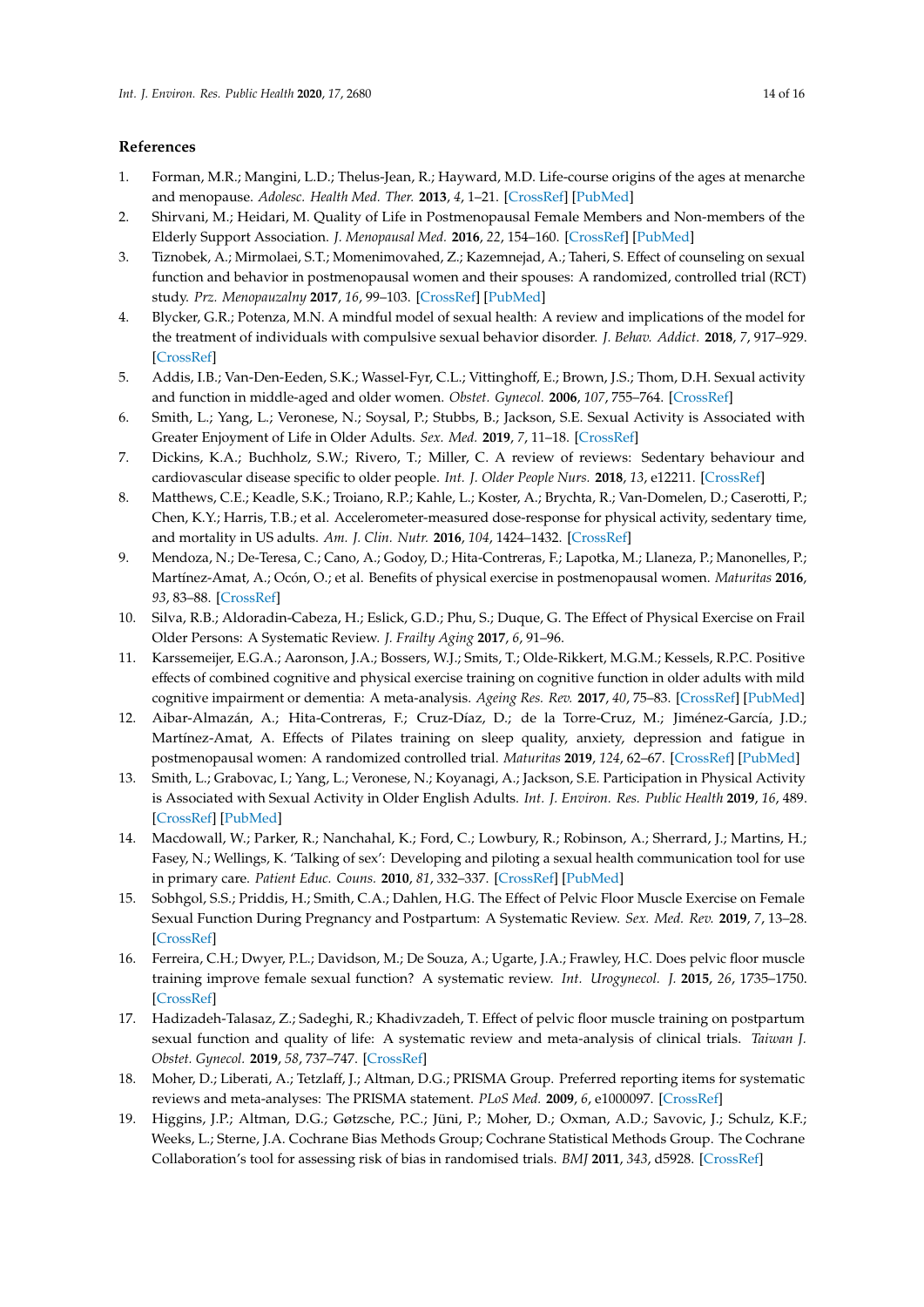- <span id="page-14-25"></span><span id="page-14-24"></span><span id="page-14-23"></span><span id="page-14-22"></span><span id="page-14-21"></span><span id="page-14-20"></span><span id="page-14-19"></span><span id="page-14-0"></span>20. Nazarpour, S.; Simbar, M.; Majd, H.A.; Tehrani, F.R. Beneficial effects of pelvic floor muscle exercises on sexual function among postmenopausal women: A randomised clinical trial. *Sex. Health* **2018**, *15*, 396–402. [\[CrossRef\]](http://dx.doi.org/10.1071/SH17203)
- <span id="page-14-26"></span><span id="page-14-3"></span>21. Nazarpour, S.; Simbar, M.; Ramezani-Tehrani, F.; Alavi-Majd, H. Effects of Sex Education and Kegel Exercises on the Sexual Function of Postmenopausal Women: A Randomized Clinical Trial. *J. Sex. Med.* **2017**, *14*, 959–967. [\[CrossRef\]](http://dx.doi.org/10.1016/j.jsxm.2017.05.006)
- <span id="page-14-27"></span><span id="page-14-7"></span>22. Ngowsiri, K.; Tanmahasamut, P.; Sukonthasab, S. Rusie Dutton traditional Thai exercise promotes health related physical fitness and quality of life in menopausal women. *Complement. Ther. Clin. Pract.* **2014**, *20*, 164–171. [\[CrossRef\]](http://dx.doi.org/10.1016/j.ctcp.2014.05.002) [\[PubMed\]](http://www.ncbi.nlm.nih.gov/pubmed/25066942)
- <span id="page-14-28"></span><span id="page-14-5"></span>23. Zhang, J.; Chen, G.; Lu, W.; Yan, X.; Zhu, S.; Dai, Y.; Xi, S.; Yao, C.; Bai, W. Effects of physical exercise on health-related quality of life and blood lipids in perimenopausal women: A randomized placebo-controlled trial. *Menopause* **2014**, *21*, 1269–1276. [\[CrossRef\]](http://dx.doi.org/10.1097/GME.0000000000000264) [\[PubMed\]](http://www.ncbi.nlm.nih.gov/pubmed/24937024)
- <span id="page-14-18"></span><span id="page-14-6"></span>24. Reed, S.D.; Guthrie, K.A.; Newton, K.M.; Anderson, G.L.; Booth-LaForce, C.; Caan, B.; Carpenter, J.S.; Cohen, L.S.; Dunn, A.L.; Ensrud, K.E.; et al. Menopausal quality of life: RCT of yoga, exercise, and omega-3 supplements. *Am. J. Obstet. Gynecol.* **2014**, *210*, 244.e1. [\[CrossRef\]](http://dx.doi.org/10.1016/j.ajog.2013.11.016) [\[PubMed\]](http://www.ncbi.nlm.nih.gov/pubmed/24215858)
- <span id="page-14-2"></span>25. Schvartzman, R.; Schvartzman, L.; Ferreira, C.F.; Vettorazzi, J.; Bertotto, A.; Wender, M.C.O. Physical Therapy Intervention for Women With Dyspareunia: A Randomized Clinical Trial. *J. Sex Marital Ther.* **2019**, *45*, 378–394. [\[CrossRef\]](http://dx.doi.org/10.1080/0092623X.2018.1549631) [\[PubMed\]](http://www.ncbi.nlm.nih.gov/pubmed/30640585)
- <span id="page-14-4"></span>26. Panman, C.M.; Wiegersma, M.; Kollen, B.J.; Berger, M.Y.; Lisman-van Leeuwen, Y.; Vermeulen, K.M.; Dekker, J.H. Effectiveness and cost-effectiveness of pessary treatment compared with pelvic floor muscle training in older women with pelvic organ prolapse: 2-year follow-up of a randomized controlled trial in primary care. *Menopause* **2016**, *23*, 1307–1318. [\[CrossRef\]](http://dx.doi.org/10.1097/GME.0000000000000706) [\[PubMed\]](http://www.ncbi.nlm.nih.gov/pubmed/27504918)
- <span id="page-14-1"></span>27. Duijts, S.F.; van-Beurden, M.; Oldenburg, H.S.; Hunter, M.S.; Kieffer, J.M.; Stuiver, M.M.; Gerritsma, M.A.; Menke-Pluymers, M.B.; Plaisier, P.W.; Rijna, H.; et al. Efficacy of cognitive behavioral therapy and physical exercise in alleviating treatment-induced menopausal symptoms in patients with breast cancer: Results of a randomized, controlled, multicenter trial. *J. Clin. Oncol.* **2012**, *30*, 4124–4133. [\[CrossRef\]](http://dx.doi.org/10.1200/JCO.2012.41.8525)
- <span id="page-14-8"></span>28. Lara, L.A.; Montenegro, M.L.; Franco, M.M.; Abreu, D.C.; Rosa-Silva, A.C.; Ferreira, C.H. Is the sexual satisfaction of postmenopausal women enhanced by physical exercise and pelvic floor muscle training? *J. Sex Med.* **2012**, *9*, 218–223. [\[CrossRef\]](http://dx.doi.org/10.1111/j.1743-6109.2011.02516.x)
- <span id="page-14-10"></span>29. Mastrangelo, M.A.; MacFarlane, S.; Woodrow, K.; Conway, E.; Klitz, D.; Mauriello, K.; Miller-Scales, A.; Nieves-Ventimeglia, L.; Galantino, M.L. Effect of circuit training on menopausal symptoms and quality of life. *J. Womens Health Phys. Therap.* **2010**, *34*, 58–63. [\[CrossRef\]](http://dx.doi.org/10.1097/JWH.0b013e3181e8fe09)
- <span id="page-14-9"></span>30. Mercier, J.; Morin, M.; Zaki, D.; Reichetzer, B.; Lemieux, M.C.; Khalifé, S.; Dumoulin, C. Pelvic floor muscle training as a treatment for genitourinary syndrome of menopause: A single-arm feasibility study. *Maturitas* **2019**, *125*, 57–62. [\[CrossRef\]](http://dx.doi.org/10.1016/j.maturitas.2019.03.002)
- <span id="page-14-11"></span>31. Afghari, A.; Ganji, J.; Ahmad-Shirvani, M. Psycho-emotional changes in menopause: A qualitative study. *J. Mazandaran Univ. Med. Sci.* **2012**, *22*, 27–38.
- <span id="page-14-12"></span>32. Levine, K.B.; Williams, R.E.; Hartmann, K.E. Vulvovaginal atrophy is strongly associated with female sexual dysfunction among sexually active postmenopausal women. *Menopause* **2008**, *15*, 661–666. [\[CrossRef\]](http://dx.doi.org/10.1097/gme.0b013e31815a5168)
- <span id="page-14-13"></span>33. Mollaioli, D.; Lin, L.T.; Shah, M.; Kahramaoglu, I.; Cerentini, T.M.; Lordelo, P.; Arcieri, S.; Bonanno, G.; Zito, G.; LaRosa, V.L. Multidisciplinary management of sexual quality of life among menopausal women with urogynecological complains. *Ital. J. Gynaecol. Obstet.* **2018**, *30*, 15–20.
- <span id="page-14-14"></span>34. Mitchell, C.M.; Waetjen, L.E. Genitourinary Changes with Aging. *Obstet. Gynecol. Clin. North Am.* **2018**, *45*, 737–750. [\[CrossRef\]](http://dx.doi.org/10.1016/j.ogc.2018.07.010)
- <span id="page-14-15"></span>35. Maseroli, E.; Scavello, I.; Vignozzi, L. Cardiometabolic risk and female sexuality, Part I: Risk factors and potential pathophysiological underpinnings for female vasculogenic sexual dysfunction syndromes. *Sex. Med. Rev.* **2018**, *6*, 508–524. [\[CrossRef\]](http://dx.doi.org/10.1016/j.sxmr.2018.02.009)
- <span id="page-14-16"></span>36. Hamer, M.; Coombs, N.; Stamatakis, E. Associations between objectively assessed and self-reported sedentary time with mental health in adults: An analysis of data from the Health Survey for England. *BMJ Open* **2014**, *4*, e004580. [\[CrossRef\]](http://dx.doi.org/10.1136/bmjopen-2013-004580)
- <span id="page-14-17"></span>37. Hew-Butler, T.; Noakes, T.D.; Soldin, S.J.; Verbalis, J.G. Acute changes in endocrine and fluid balance markers during high-intensity, steady-state, and prolonged endurance running: Unexpected increases in oxytocin and brain natriuretic peptide during exercise. *Eur. J. Endocrinol.* **2008**, *159*, 729–737. [\[CrossRef\]](http://dx.doi.org/10.1530/EJE-08-0064)